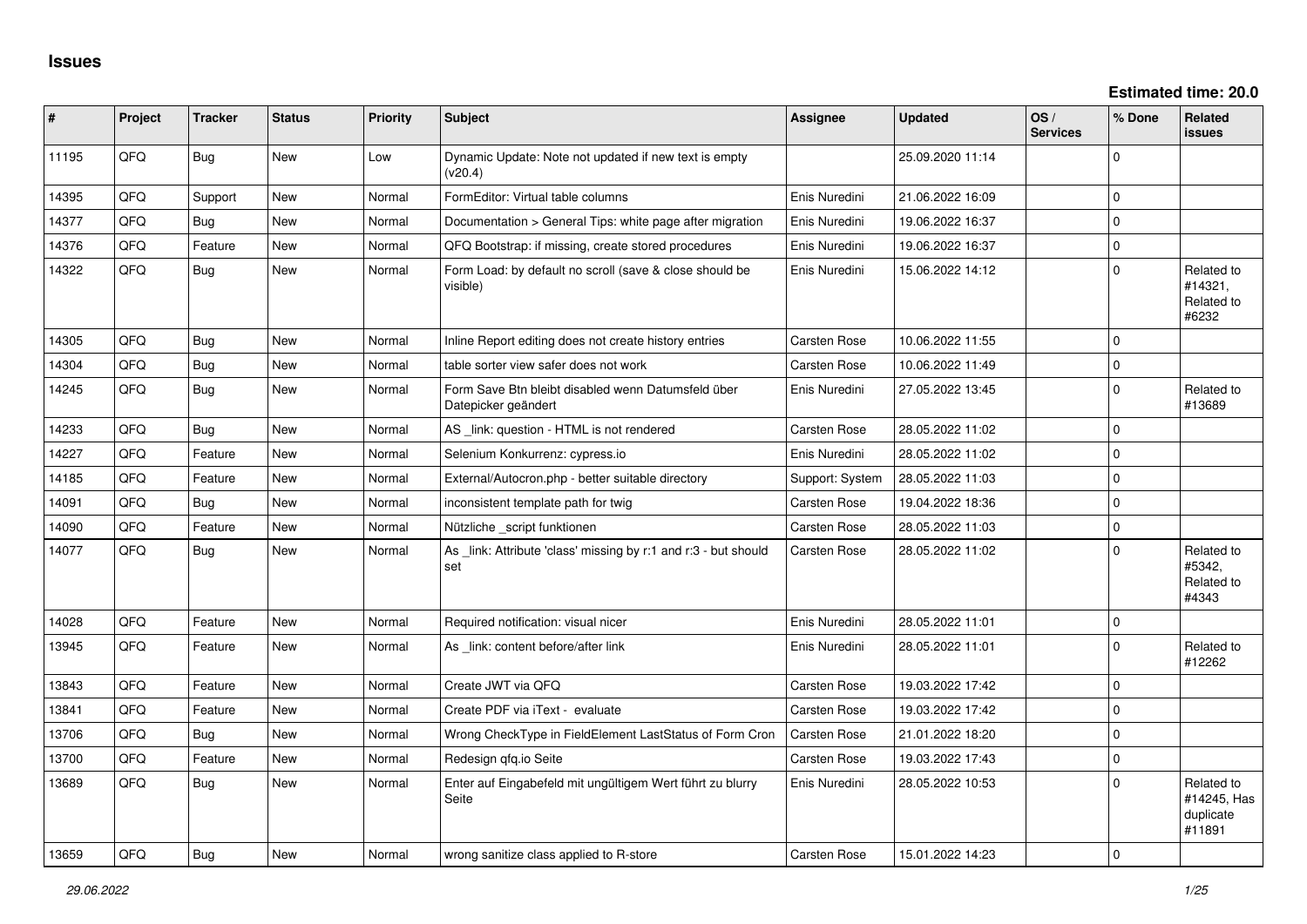| #     | Project | <b>Tracker</b> | <b>Status</b> | <b>Priority</b> | <b>Subject</b>                                                                                                                                      | <b>Assignee</b>        | <b>Updated</b>   | OS/<br><b>Services</b> | % Done       | Related<br>issues                                                     |
|-------|---------|----------------|---------------|-----------------|-----------------------------------------------------------------------------------------------------------------------------------------------------|------------------------|------------------|------------------------|--------------|-----------------------------------------------------------------------|
| 13647 | QFQ     | Bug            | New           | Normal          | Autofocus funktioniert nicht auf Chrome                                                                                                             | Benjamin Baer          | 19.03.2022 17:44 |                        | $\Omega$     |                                                                       |
| 13609 | QFQ     | Feature        | New           | Normal          | QFQ Introduction: Seite aufloesen                                                                                                                   | Philipp<br>Gröbelbauer | 28.05.2022 11:02 |                        | $\mathbf 0$  |                                                                       |
| 13592 | QFQ     | Bug            | New           | Normal          | QFQ Build Queue: das vergeben von Tags klappt nicht. Es<br>werden keine Releases gebaut.                                                            | Carsten Rose           | 19.03.2022 17:45 |                        | $\mathbf 0$  |                                                                       |
| 13528 | QFQ     | Bug            | <b>New</b>    | Normal          | qfq.io > releases: es wird kein neues Release angelegt                                                                                              | Benjamin Baer          | 19.03.2022 17:46 |                        | $\mathbf 0$  |                                                                       |
| 13467 | QFQ     | Feature        | <b>New</b>    | Normal          | ChangeLog Generator                                                                                                                                 | Carsten Rose           | 19.03.2022 17:46 |                        | $\mathbf 0$  | Related to<br>#11460                                                  |
| 13460 | QFQ     | <b>Bug</b>     | <b>New</b>    | Normal          | Doc: Password set/reset  password should not processed<br>with 'html encode'                                                                        | <b>Carsten Rose</b>    | 19.03.2022 17:46 |                        | $\mathbf 0$  |                                                                       |
| 13451 | QFQ     | <b>Bug</b>     | <b>New</b>    | Normal          | Character Counter / Max Character: Problem in Safari                                                                                                | Carsten Rose           | 15.04.2022 17:18 |                        | $\mathbf 0$  |                                                                       |
| 13354 | QFQ     | Feature        | <b>New</b>    | Normal          | Using Websocket in QFQ                                                                                                                              | Carsten Rose           | 10.11.2021 15:47 |                        | $\mathbf 0$  |                                                                       |
| 13332 | QFQ     | Bug            | New           | Normal          | Multi Form: Required Felder werden visuell nicht markiert.                                                                                          | Carsten Rose           | 19.03.2022 17:47 |                        | $\mathbf 0$  |                                                                       |
| 13331 | QFQ     | Bug            | <b>New</b>    | Normal          | Multi Form: Clear Icon misplaced                                                                                                                    | Carsten Rose           | 19.03.2022 17:47 |                        | $\mathbf 0$  |                                                                       |
| 12989 | QFQ     | <b>Bug</b>     | <b>New</b>    | Normal          | empty string does not trigger dynamic update                                                                                                        | Enis Nuredini          | 28.05.2022 11:09 |                        | $\mathbf{0}$ |                                                                       |
| 12716 | QFQ     | Bug            | <b>New</b>    | Normal          | template group: Pattern only applied to first instance                                                                                              | Carsten Rose           | 19.03.2022 17:47 |                        | $\mathbf 0$  |                                                                       |
| 12714 | QFQ     | Bug            | <b>New</b>    | Normal          | Conversion of GIF to PDF broken when GIF contains Alpha.                                                                                            | Carsten Rose           | 19.03.2022 17:49 |                        | $\mathbf 0$  |                                                                       |
| 12679 | QFQ     | Feature        | <b>New</b>    | Normal          | tablesorter: custom column width                                                                                                                    | Carsten Rose           | 16.06.2021 11:10 |                        | $\mathbf 0$  |                                                                       |
| 12664 | QFQ     | Feature        | New           | Normal          | TinyMCE: report/remove malicous HTML/JS Code                                                                                                        | Carsten Rose           | 19.03.2022 17:47 |                        | $\mathbf 0$  | Related to<br>#14320                                                  |
| 12603 | QFQ     | Feature        | New           | Normal          | Dropdown (Select), Radio, checkbox:<br>itemListAlways={{!SELECT key, value}}                                                                        | Carsten Rose           | 19.03.2022 17:47 |                        | $\mathbf 0$  |                                                                       |
| 12581 | QFQ     | <b>Bug</b>     | <b>New</b>    | Normal          | Form.forward=close: Record 'new' in new browser tab > save<br>(& close) >> Form is not reloaded with new created record id<br>and stays in mode=new | Carsten Rose           | 19.03.2022 17:48 |                        | $\mathbf 0$  |                                                                       |
| 12556 | QFQ     | Feature        | New           | Normal          | Pills Title: colored = static or dynamic on allrequiredgiven                                                                                        | Benjamin Baer          | 19.03.2022 17:49 |                        | $\mathbf{0}$ |                                                                       |
| 12520 | QFQ     | <b>Bug</b>     | <b>New</b>    | Normal          | Switch FE User: still active even FE User session expired                                                                                           | Carsten Rose           | 19.03.2022 17:48 |                        | $\mathbf 0$  |                                                                       |
| 12512 | QFQ     | Bug            | New           | Normal          | Some MySQL Installation can't use 'stored procedures'                                                                                               | Carsten Rose           | 19.03.2022 17:48 |                        | $\mathbf 0$  |                                                                       |
| 12490 | QFQ     | Feature        | New           | Normal          | Loading Plugins in QFQ - see what tinymce does. (lazy<br>loading)                                                                                   | Benjamin Baer          | 08.06.2022 10:37 |                        | $\mathbf 0$  | Related to<br>#12611,<br>Related to<br>#10013,<br>Related to<br>#7732 |
| 12480 | QFQ     | Feature        | New           | Normal          | If QFQ upgrade is running, block further request                                                                                                    | Carsten Rose           | 03.05.2021 20:45 |                        | $\mathbf{0}$ |                                                                       |
| 12477 | QFQ     | Feature        | New           | Normal          | Support for refactoring: Form, FormElement, diverse<br>Tabellen/Spalten, tt-content Records                                                         | Carsten Rose           | 03.05.2021 20:45 |                        | $\mathbf{0}$ |                                                                       |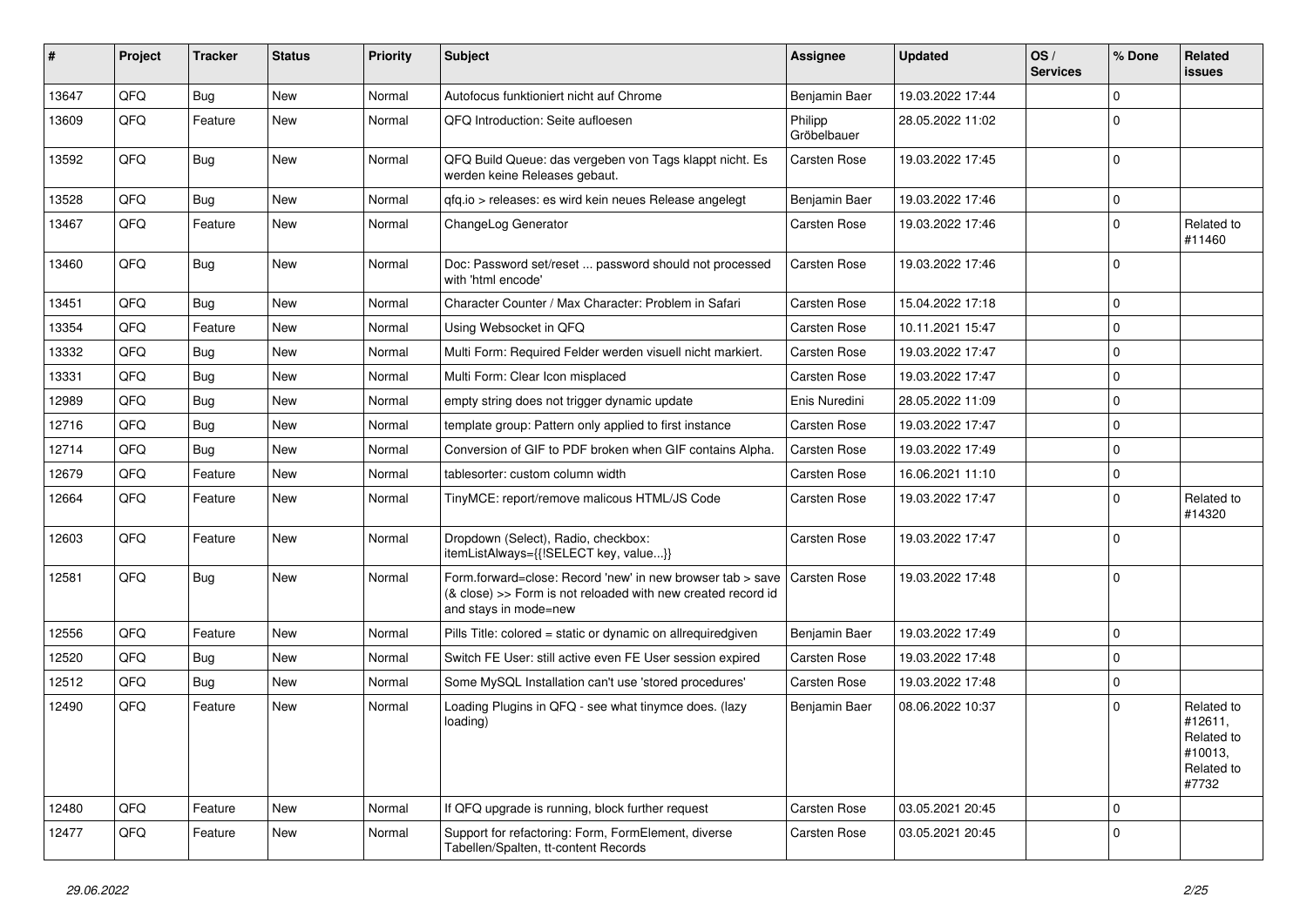| #     | <b>Project</b> | <b>Tracker</b> | <b>Status</b> | <b>Priority</b> | <b>Subject</b>                                                                                                 | <b>Assignee</b>     | <b>Updated</b>   | OS/<br><b>Services</b> | % Done      | Related<br><b>issues</b>                      |
|-------|----------------|----------------|---------------|-----------------|----------------------------------------------------------------------------------------------------------------|---------------------|------------------|------------------------|-------------|-----------------------------------------------|
| 12476 | QFQ            | Feature        | <b>New</b>    | Normal          | clearMe: a) should trigger 'dirty', b) sticky on textarea resize                                               | Benjamin Baer       | 04.01.2022 08:40 |                        | $\Omega$    | Related to<br>#9528                           |
| 12474 | QFQ            | Feature        | <b>New</b>    | Normal          | Check BaseConfigURL if it is given and the the last char is '/'                                                | Carsten Rose        | 03.05.2021 20:45 |                        | $\mathbf 0$ |                                               |
| 12465 | QFQ            | Feature        | New           | Normal          | QFQ Function: use in FE to fill StoreRecord                                                                    | Carsten Rose        | 05.05.2021 21:58 |                        | $\mathbf 0$ |                                               |
| 12413 | QFQ            | Feature        | New           | Normal          | STORE TYPO3: enhance for {{be users.email:T}},<br>{fe_users.email:T}}                                          | Carsten Rose        | 03.05.2021 20:45 |                        | $\mathbf 0$ | Related to<br>#12412,<br>Related to<br>#10012 |
| 12412 | QFQ            | Feature        | <b>New</b>    | Normal          | Action/Escape qualifier 'e' (empty), '0': if given, an empty<br>string (or '0') will be treated as 'not found' | Carsten Rose        | 08.05.2021 09:40 |                        | $\Omega$    | Related to<br>#12413.<br>Related to<br>#10012 |
| 12400 | QFQ            | Feature        | New           | Normal          | Tutorial ist in QFQ Doku, Wird in der Suche gefunden, es<br>gibt aber kein Menupunkt - Inhalt ueberpruefen     | Carsten Rose        | 03.05.2021 20:45 |                        | $\Omega$    |                                               |
| 12330 | QFQ            | Feature        | <b>New</b>    | Normal          | Copy to input field / text area / TinyMCE                                                                      | Carsten Rose        | 07.04.2021 09:01 |                        | $\mathbf 0$ |                                               |
| 12327 | QFQ            | <b>Bug</b>     | <b>New</b>    | Normal          | Copy to clipboard: Glyphicon can not be changed                                                                | Carsten Rose        | 27.12.2021 17:59 |                        | $\Omega$    |                                               |
| 12269 | QFQ            | Feature        | <b>New</b>    | Normal          | 2FA - Login                                                                                                    | <b>Carsten Rose</b> | 03.05.2021 20:45 |                        | $\mathbf 0$ |                                               |
| 12187 | QFQ            | <b>Bug</b>     | <b>New</b>    | Normal          | Trigger FormAsFile() via Report: probably problem with multi<br>DB setup                                       | <b>Carsten Rose</b> | 20.03.2021 21:20 |                        | $\Omega$    |                                               |
| 12163 | QFQ            | Feature        | <b>New</b>    | Normal          | Checkbox: table wrap                                                                                           | Carsten Rose        | 03.05.2021 20:51 |                        | $\mathbf 0$ |                                               |
| 12162 | QFQ            | Feature        | <b>New</b>    | Normal          | FE.type=sendmail: personalized mailing (several mails) via<br>template                                         | Carsten Rose        | 03.05.2021 20:45 |                        | $\Omega$    |                                               |
| 12156 | QFQ            | Feature        | <b>New</b>    | Normal          | Form: Optional disable 'leave page'                                                                            |                     | 03.05.2021 20:45 |                        | $\mathbf 0$ |                                               |
| 12146 | QFQ            | Feature        | New           | Normal          | Autocron Job: Anzeigen wann der naechste Job ausgefuehrt<br>wird, resp das er nicht ausgefuehrt wird           | Carsten Rose        | 15.03.2021 15:23 |                        | $\mathbf 0$ |                                               |
| 12135 | QFQ            | Feature        | New           | Normal          | Subrecord: Notiz                                                                                               |                     | 24.04.2021 16:58 |                        | $\Omega$    |                                               |
| 12133 | QFQ            | Bug            | <b>New</b>    | Normal          | NPM, phpSpreadSheet aktualisieren                                                                              | Carsten Rose        | 15.03.2021 09:04 |                        | $\mathbf 0$ |                                               |
| 12119 | QFQ            | Feature        | New           | Normal          | AS paged: error message missing if there ist no 'r' argument.                                                  | <b>Carsten Rose</b> | 03.05.2021 20:51 |                        | $\mathbf 0$ |                                               |
| 12109 | QFQ            | Feature        | <b>New</b>    | Normal          | Donwload Link: Plain, SIP, Persistent Link, Peristent SIP -<br>new notation                                    | Carsten Rose        | 03.05.2021 20:45 |                        | $\mathbf 0$ | Related to<br>#12085                          |
| 12045 | QFQ            | Bug            | New           | Normal          | templateGroup afterSave FE: Aufruf ohne<br>sqlHonorFormElements funktioniert nicht                             | Carsten Rose        | 18.02.2021 16:33 |                        | $\Omega$    |                                               |
| 12040 | QFQ            | <b>Bug</b>     | <b>New</b>    | Normal          | FE Mode 'hidden' für zwei FEs auf einer Zeile                                                                  | Carsten Rose        | 18.02.2021 10:13 |                        | $\mathbf 0$ |                                               |
| 12039 | QFQ            | Feature        | <b>New</b>    | Normal          | Missing htmlSpecialChar() in pre processing on form submit                                                     |                     | 18.02.2021 00:09 |                        | $\Omega$    | Related to<br>#14320                          |
| 12038 | QFQ            | Feature        | New           | Normal          | a) STORE_VAR: filenameOnlyStripUniq, b) SP:<br>QSTRIPUNIQ()                                                    |                     | 17.02.2021 23:55 |                        | $\Omega$    |                                               |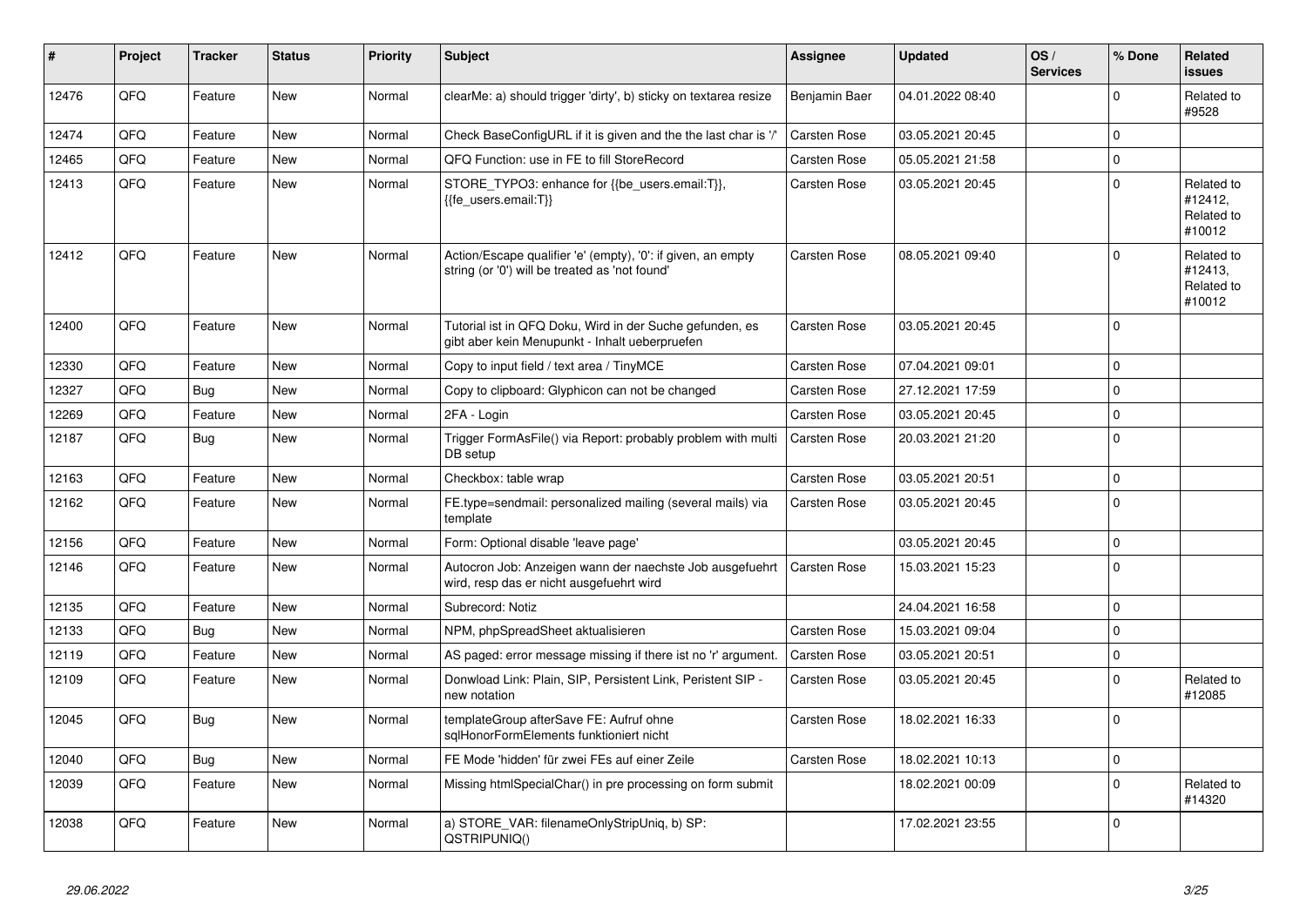| #     | Project | <b>Tracker</b> | <b>Status</b> | <b>Priority</b> | <b>Subject</b>                                                                                       | <b>Assignee</b>                                        | <b>Updated</b>      | OS/<br><b>Services</b> | % Done      | Related<br>issues                            |                      |
|-------|---------|----------------|---------------|-----------------|------------------------------------------------------------------------------------------------------|--------------------------------------------------------|---------------------|------------------------|-------------|----------------------------------------------|----------------------|
| 12024 | QFQ     | Feature        | <b>New</b>    | Normal          | Excel Export: text columns by default decode<br>htmlspeciachar()                                     | Carsten Rose                                           | 17.02.2021 23:55    |                        | $\Omega$    | Related to<br>#12022                         |                      |
| 12023 | QFQ     | Feature        | New           | Normal          | MySQL Stored Precdure: QDECODESPECIALCHAR()                                                          | Carsten Rose                                           | 16.02.2021 11:16    |                        | $\mathbf 0$ | Related to<br>#12022                         |                      |
| 11955 | QFQ     | Feature        | New           | Normal          | subrecord: new title option to set <th> attributes - e.g. to<br/>customize tablesorter options.</th> | attributes - e.g. to<br>customize tablesorter options. | <b>Carsten Rose</b> | 03.05.2021 20:47       |             | $\Omega$                                     | Related to<br>#11775 |
| 11892 | QFQ     | Feature        | New           | Normal          | tablesorter: columns with links are hard to order - new<br>qualifier 'Y: <ord>'</ord>                | Enis Nuredini                                          | 23.03.2022 09:22    |                        | $\mathbf 0$ |                                              |                      |
| 11775 | QFQ     | Feature        | New           | Normal          | Subrecord Tooltip pro Feld                                                                           | Carsten Rose                                           | 18.12.2020 15:22    |                        | $\mathbf 0$ | Related to<br>#11955                         |                      |
| 11752 | QFQ     | Bug            | <b>New</b>    | Normal          | checkbox renders multiple input elements with same name                                              | <b>Carsten Rose</b>                                    | 17.12.2020 14:58    |                        | $\Omega$    | Related to<br>#11750                         |                      |
| 11747 | QFQ     | Feature        | New           | Normal          | Maintenance Page with Redirect                                                                       | <b>Carsten Rose</b>                                    | 03.05.2021 20:47    |                        | $\mathbf 0$ | Related to<br>#11741                         |                      |
| 11716 | QFQ     | Feature        | <b>New</b>    | Normal          | Form an beliebiger Stelle im Report anzeigen                                                         |                                                        | 09.12.2020 09:47    |                        | $\mathbf 0$ |                                              |                      |
| 11715 | QFQ     | Bug            | New           | Normal          | acceptZeroAsRequired and requiredOffButMark do not<br>coincide                                       |                                                        | 08.12.2020 12:13    |                        | $\mathbf 0$ |                                              |                      |
| 11702 | QFQ     | Feature        | New           | Normal          | HTML Special Char makes no sense for 'allbut' if '&' is<br>forbidden                                 | Carsten Rose                                           | 07.12.2021 16:35    |                        | $\Omega$    | Related to<br>#5112,<br>Related to<br>#14320 |                      |
| 11695 | QFQ     | Bug            | <b>New</b>    | Normal          | MultiForm required FE Error                                                                          | <b>Carsten Rose</b>                                    | 04.12.2020 13:34    |                        | $\mathbf 0$ |                                              |                      |
| 11668 | QFQ     | <b>Bug</b>     | <b>New</b>    | Normal          | Play function.sql - problem with mysql                                                               | <b>Carsten Rose</b>                                    | 03.05.2021 20:48    |                        | $\mathbf 0$ |                                              |                      |
| 11667 | QFQ     | Bug            | <b>New</b>    | Normal          | MySQL mariadb-server-10.3: Incorrect datetime value                                                  | Carsten Rose                                           | 03.05.2021 20:48    |                        | $\mathbf 0$ |                                              |                      |
| 11535 | QFQ     | Feature        | <b>New</b>    | Normal          | Ability to create SQL columns in frontend QFQ forms                                                  |                                                        | 17.11.2020 12:11    |                        | $\mathbf 0$ |                                              |                      |
| 11534 | QFQ     | Feature        | New           | Normal          | Report: Action on selected rows - Table batchprocessing<br>feature                                   |                                                        | 18.11.2020 08:15    |                        | $\mathbf 0$ |                                              |                      |
| 11523 | QFQ     | Feature        | <b>New</b>    | Normal          | Mit dynamic Update erkennen, ob Upload gemacht wurde                                                 | Carsten Rose                                           | 13.11.2020 15:07    |                        | $\mathbf 0$ | Related to<br>#9533                          |                      |
| 11522 | QFQ     | Bug            | <b>New</b>    | Normal          | Aus/Einblenden von Reitern                                                                           |                                                        | 13.11.2020 14:58    |                        | $\Omega$    |                                              |                      |
| 11516 | QFQ     | Feature        | New           | Normal          | Multi Page Form (Previous/Next Buttons)                                                              | <b>Carsten Rose</b>                                    | 16.03.2021 17:52    |                        | $\mathbf 0$ |                                              |                      |
| 11504 | QFQ     | Feature        | New           | Normal          | Dynamic Update: Button text update for 'Save',' Close' &<br>'Delete'                                 | Carsten Rose                                           | 12.11.2020 23:44    |                        | $\Omega$    |                                              |                      |
| 11460 | QFQ     | Feature        | New           | Normal          | Easier creation of changelog: gitchangelog                                                           | Carsten Rose                                           | 12.06.2021 10:20    |                        | $\Omega$    | Related to<br>#13467                         |                      |
| 11239 | QFQ     | Bug            | New           | Normal          | Radiobutton (plain): horizontales Rendern abhängig vom<br>Datentyp in der Datenbank                  | Carsten Rose                                           | 30.09.2020 18:37    |                        | $\mathbf 0$ |                                              |                      |
| 11080 | QFQ     | Feature        | New           | Normal          | Send MQTT messages                                                                                   | Carsten Rose                                           | 29.08.2020 19:49    |                        | $\pmb{0}$   |                                              |                      |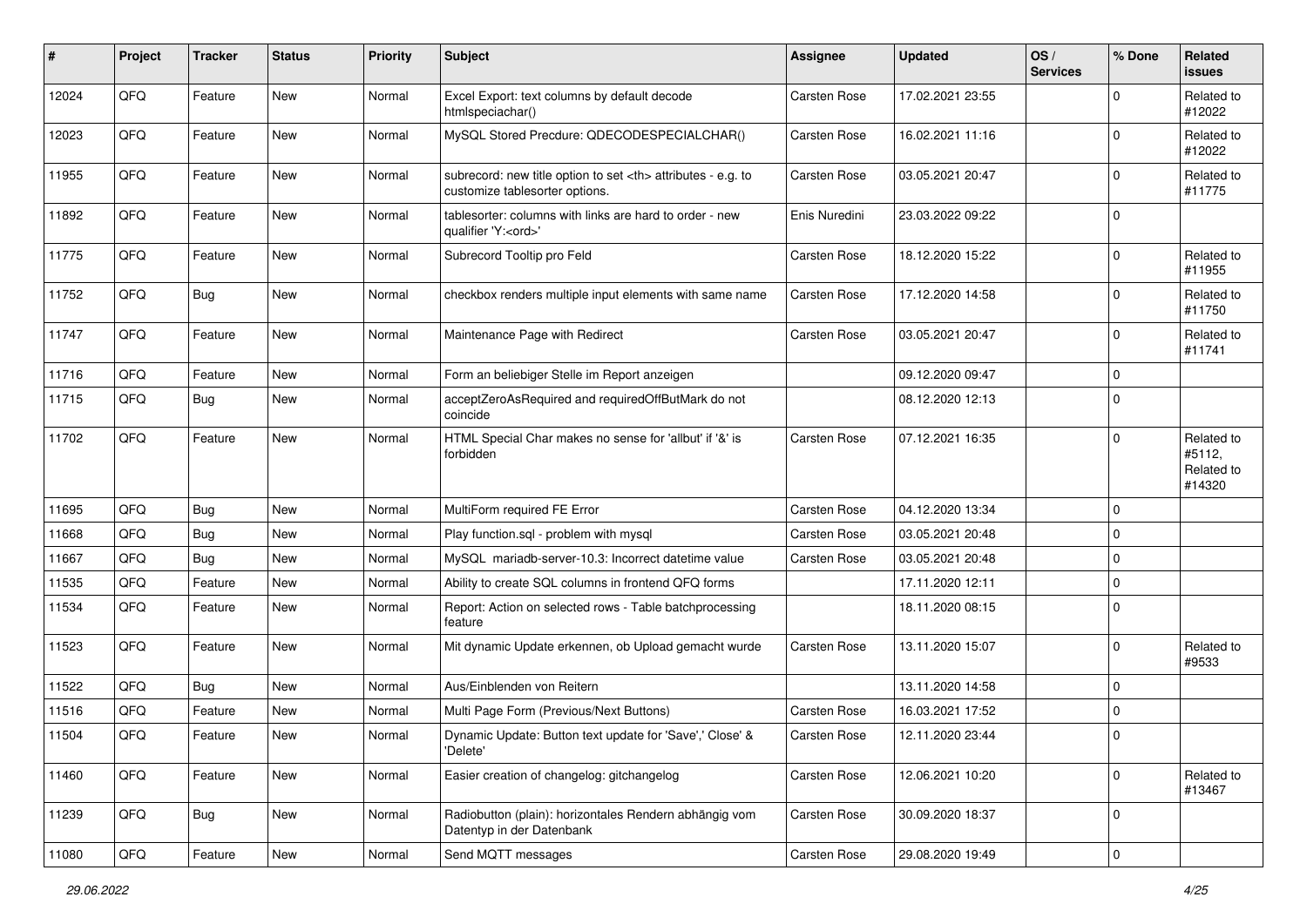| #     | Project | <b>Tracker</b> | <b>Status</b> | <b>Priority</b> | Subject                                                                                  | <b>Assignee</b>     | <b>Updated</b>   | OS/<br><b>Services</b> | % Done      | Related<br>issues                                                    |
|-------|---------|----------------|---------------|-----------------|------------------------------------------------------------------------------------------|---------------------|------------------|------------------------|-------------|----------------------------------------------------------------------|
| 10996 | QFQ     | Feature        | <b>New</b>    | Normal          | Download video via sip: no seek                                                          | Carsten Rose        | 12.08.2020 14:18 |                        | $\Omega$    |                                                                      |
| 10979 | QFQ     | Feature        | New           | Normal          | Ajax Calls an API - dataReport                                                           | Carsten Rose        | 11.05.2022 12:15 |                        | $\mathbf 0$ |                                                                      |
| 10976 | QFQ     | Feature        | New           | Normal          | Excel Export Verbesserungen                                                              | Carsten Rose        | 06.08.2020 10:56 |                        | $\mathbf 0$ |                                                                      |
| 10937 | QFQ     | Bug            | New           | Normal          | Fehler mit abhängigen Select- Feldern beim Positionieren                                 | Carsten Rose        | 12.11.2020 23:45 |                        | $\mathbf 0$ |                                                                      |
| 10890 | QFQ     | Bug            | New           | Normal          | AutoCron hangs                                                                           |                     | 20.07.2020 13:56 |                        | $\mathbf 0$ |                                                                      |
| 10874 | QFQ     | Feature        | <b>New</b>    | Normal          | Erstellen eines Foreign Keys in der Tabelle "FormElement"                                |                     | 13.07.2020 10:11 |                        | $\mathbf 0$ |                                                                      |
| 10819 | QFQ     | Feature        | New           | Normal          | Persistent SIP - second try                                                              | Carsten Rose        | 29.06.2020 23:02 |                        | $\mathbf 0$ | Related to<br>#6261                                                  |
| 10763 | QFQ     | Feature        | <b>New</b>    | Normal          | form accessed and submitted despite logout?                                              |                     | 16.06.2020 11:43 |                        | $\mathbf 0$ |                                                                      |
| 10759 | QFQ     | Bug            | New           | Normal          | emptyMeansNull - Feld falsch aktualisiert                                                |                     | 12.11.2020 23:45 |                        | $\mathbf 0$ |                                                                      |
| 10714 | QFQ     | Feature        | New           | Normal          | multi Table Form                                                                         | <b>Carsten Rose</b> | 16.03.2021 18:44 |                        | $\mathbf 0$ |                                                                      |
| 10704 | QFQ     | Bug            | New           | Normal          | wkhtml problem rendering fullCalendar.js / fabric.js >><br>successor: puppeteer          | Carsten Rose        | 12.11.2020 23:45 |                        | $\Omega$    | Related to<br>#5024,<br>Related to<br>#4650,<br>Related to<br>#10715 |
| 10658 | QFQ     | Bug            | New           | Normal          | processReadOnly broken                                                                   | <b>Carsten Rose</b> | 27.05.2020 17:55 |                        | $\mathbf 0$ |                                                                      |
| 10593 | QFQ     | Feature        | New           | Normal          | label2: text behind input element                                                        | Carsten Rose        | 16.05.2020 10:57 |                        | $\Omega$    |                                                                      |
| 10588 | QFQ     | Bug            | <b>New</b>    | Normal          | typeahed Tag: Doku anpassen                                                              | Carsten Rose        | 12.11.2020 23:45 |                        | $\mathbf 0$ |                                                                      |
| 10463 | QFQ     | Feature        | New           | Normal          | Report_link: expliztes setzen von HTML Tags (Bedarf fuer<br>'data-selenium' & 'id')      | Enis Nuredini       | 23.03.2022 09:23 |                        | $\mathbf 0$ | Related to<br>#7648                                                  |
| 10384 | QFQ     | Feature        | New           | Normal          | Parameter Exchange QFQ Instances                                                         |                     | 07.05.2020 09:38 |                        | $\mathbf 0$ |                                                                      |
| 10345 | QFQ     | Feature        | New           | Normal          | Templates - Patterns QFQ Style                                                           |                     | 03.05.2021 21:01 |                        | $\Omega$    | Related to<br>#10713                                                 |
| 10324 | QFQ     | Bug            | <b>New</b>    | Normal          | Excel Export mit Template funktioniert nur, wenn Template<br>vor uid kommt               |                     | 30.03.2020 11:20 |                        | $\mathbf 0$ | Related to<br>#10257                                                 |
| 10322 | QFQ     | Bug            | <b>New</b>    | Normal          | FormElement / Radio: missing column 'enum' >> FE not<br>reported                         | Carsten Rose        | 07.05.2020 09:37 |                        | $\mathbf 0$ |                                                                      |
| 10119 | QFQ     | Feature        | New           | Normal          | Dropdown (selectlist) & TypeAhead: format and catagorize list                            | <b>Carsten Rose</b> | 07.05.2020 09:36 |                        | $\mathbf 0$ |                                                                      |
| 10082 | QFQ     | Bug            | New           | Normal          | FE.type=SELECT - 'sanatize' Class                                                        | Carsten Rose        | 07.05.2020 09:36 |                        | $\mathbf 0$ | Related to<br>#10081                                                 |
| 10080 | QFQ     | Feature        | New           | Normal          | Popup on 'save' / 'close': configure dialog (answer<br>yes/no/cancle/)                   | Carsten Rose        | 28.03.2021 20:52 |                        | $\mathbf 0$ | Is duplicate<br>of #12262                                            |
| 10014 | QFQ     | Feature        | New           | Normal          | Manual.rst: describe behaviour and process order of<br>fillStoreVar, slaveId, sqlBefore, | Carsten Rose        | 01.02.2020 22:31 |                        | $\mathbf 0$ |                                                                      |
| 9983  | QFQ     | Feature        | New           | Normal          | Report Notation: new keyword 'range'                                                     | Carsten Rose        | 01.02.2020 15:55 |                        | $\mathbf 0$ |                                                                      |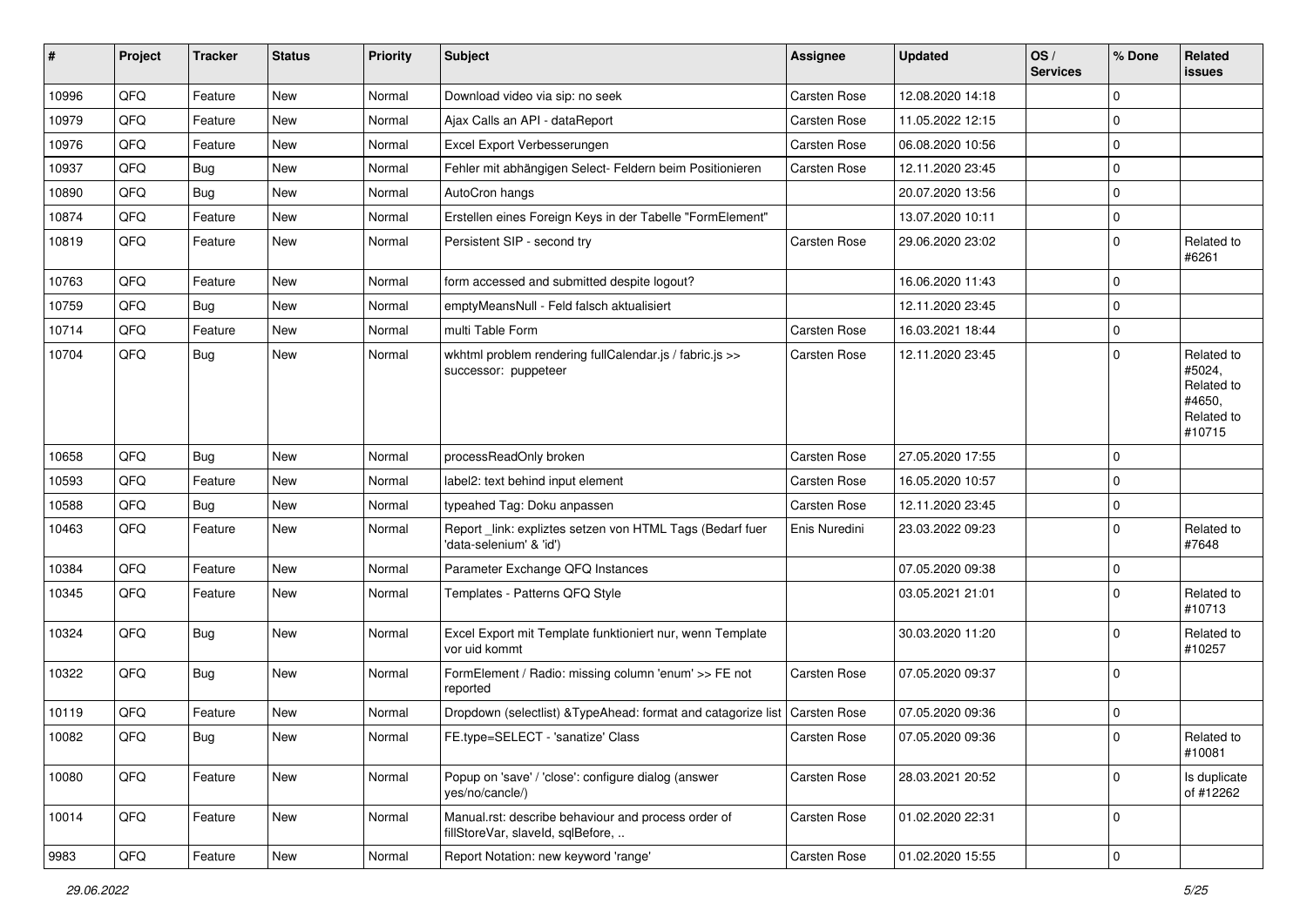| ∦    | Project | <b>Tracker</b> | <b>Status</b> | <b>Priority</b> | Subject                                                                                                                               | <b>Assignee</b>     | <b>Updated</b>   | OS/<br><b>Services</b> | % Done      | Related<br><b>issues</b>                                             |
|------|---------|----------------|---------------|-----------------|---------------------------------------------------------------------------------------------------------------------------------------|---------------------|------------------|------------------------|-------------|----------------------------------------------------------------------|
| 9927 | QFQ     | Feature        | New           | Normal          | QFQ Update: a) Update nur machen wenn BE User<br>eingeloggt ist., b) Bei Fehler genaue Meldung welcher<br>Updateschritt Probleme hat. | Carsten Rose        | 22.01.2020 12:59 |                        | 0           |                                                                      |
| 9855 | QFQ     | Bug            | <b>New</b>    | Normal          | <b>Required Check</b>                                                                                                                 |                     | 01.02.2020 15:56 |                        | $\Omega$    |                                                                      |
| 9853 | QFQ     | Feature        | <b>New</b>    | Normal          | Check das SQL / QFQ / Mail Logfile geschrieben wird                                                                                   |                     | 09.01.2020 11:15 |                        | 0           |                                                                      |
| 9811 | QFQ     | Feature        | New           | Normal          | Report: tag every n'th row                                                                                                            | Carsten Rose        | 01.02.2020 23:22 |                        | $\Omega$    |                                                                      |
| 9783 | QFQ     | Bug            | <b>New</b>    | Normal          | Email with special characters                                                                                                         | <b>Carsten Rose</b> | 01.02.2020 23:22 |                        | 0           |                                                                      |
| 9781 | QFQ     | Feature        | New           | Normal          | Button: CSS class to make buttons smaller                                                                                             | <b>Carsten Rose</b> | 01.02.2020 23:22 |                        | 0           |                                                                      |
| 9777 | QFQ     | Feature        | <b>New</b>    | Normal          | Logging QFQ Variables                                                                                                                 | Carsten Rose        | 16.12.2019 17:17 |                        | 0           |                                                                      |
| 9773 | QFQ     | <b>Bug</b>     | <b>New</b>    | Normal          | form.parameter.formModeGlobal=requiredOff                                                                                             | Carsten Rose        | 01.02.2020 15:56 |                        | $\Omega$    |                                                                      |
| 9707 | QFQ     | Feature        | <b>New</b>    | Normal          | SIP security: encode pageld and check pageld on decode                                                                                | <b>Carsten Rose</b> | 01.02.2020 23:22 |                        | 0           |                                                                      |
| 9706 | QFQ     | Feature        | <b>New</b>    | Normal          | Multi File Upload (hidden template group)                                                                                             | Carsten Rose        | 01.02.2020 23:22 |                        | 0           | Related to<br>#7521,<br>Related to<br>#5562,<br>Related to<br>#13330 |
| 9602 | QFQ     | Feature        | <b>New</b>    | Normal          | Form definition as JSON                                                                                                               | Carsten Rose        | 01.02.2020 23:21 |                        | 0           | Related to<br>#9600                                                  |
| 9537 | QFQ     | Feature        | <b>New</b>    | Normal          | FormEditor: Edit fieldset in FrontEnd                                                                                                 | Carsten Rose        | 01.02.2020 23:22 |                        | 0           |                                                                      |
| 9533 | QFQ     | <b>Bug</b>     | New           | Normal          | FE.type=upload: Check in 'beforeSave' if upload is given                                                                              | <b>Carsten Rose</b> | 01.02.2020 23:22 |                        | 0           | Related to<br>#11523                                                 |
| 9352 | QFQ     | Feature        | <b>New</b>    | Normal          | FE 'Native' fire slaveld, sqlAfter, sqlIns                                                                                            | Carsten Rose        | 01.02.2020 23:22 |                        | 0           |                                                                      |
| 9348 | QFQ     | Feature        | <b>New</b>    | Normal          | defaultThumbnailSize: pre render thumbnails                                                                                           | Carsten Rose        | 12.06.2021 09:05 |                        | 0           |                                                                      |
| 9317 | QFQ     | Bug            | New           | Normal          | FE.type=note: with dynamic show/hidden an empty label<br>causes trouble                                                               | <b>Carsten Rose</b> | 01.02.2020 23:22 |                        | 0           |                                                                      |
| 9221 | QFQ     | Feature        | New           | Normal          | typeAhead: Zeichenlimite ausschalten                                                                                                  | Carsten Rose        | 08.05.2021 17:06 |                        | 0           |                                                                      |
| 9208 | QFQ     | Feature        | New           | Normal          | Manage 'recent' records                                                                                                               | Carsten Rose        | 01.02.2020 23:22 |                        | 0           |                                                                      |
| 9177 | QFQ     | <b>Bug</b>     | New           | Normal          | Bug? QFQ tries to save an action FE, which has real<br>existing column name                                                           | <b>Carsten Rose</b> | 01.02.2020 23:22 |                        | 0           |                                                                      |
| 9136 | QFQ     | Feature        | <b>New</b>    | Normal          | Create ZIP files with dynamic PDFs                                                                                                    | <b>Carsten Rose</b> | 01.02.2020 23:22 |                        | 0           |                                                                      |
| 9129 | QFQ     | Feature        | New           | Normal          | sqlValidate: Message as notification, not as error                                                                                    | Carsten Rose        | 01.02.2020 23:22 |                        | 0           | Related to<br>#9128                                                  |
| 9128 | QFQ     | Feature        | New           | Normal          | Error Message: not replaced variables- a) replace back to '{',<br>b) underline                                                        | Carsten Rose        | 01.02.2020 23:22 |                        | 0           | Related to<br>#9129                                                  |
| 9127 | QFQ     | <b>Bug</b>     | New           | Normal          | Error Message: change 'roll over' color - text not readable                                                                           | Carsten Rose        | 01.02.2020 23:22 |                        | 0           |                                                                      |
| 9077 | QFG     | <b>Bug</b>     | New           | Normal          | typeAheadSql: report broken SQL                                                                                                       | Carsten Rose        | 01.02.2020 23:22 |                        | $\mathbf 0$ |                                                                      |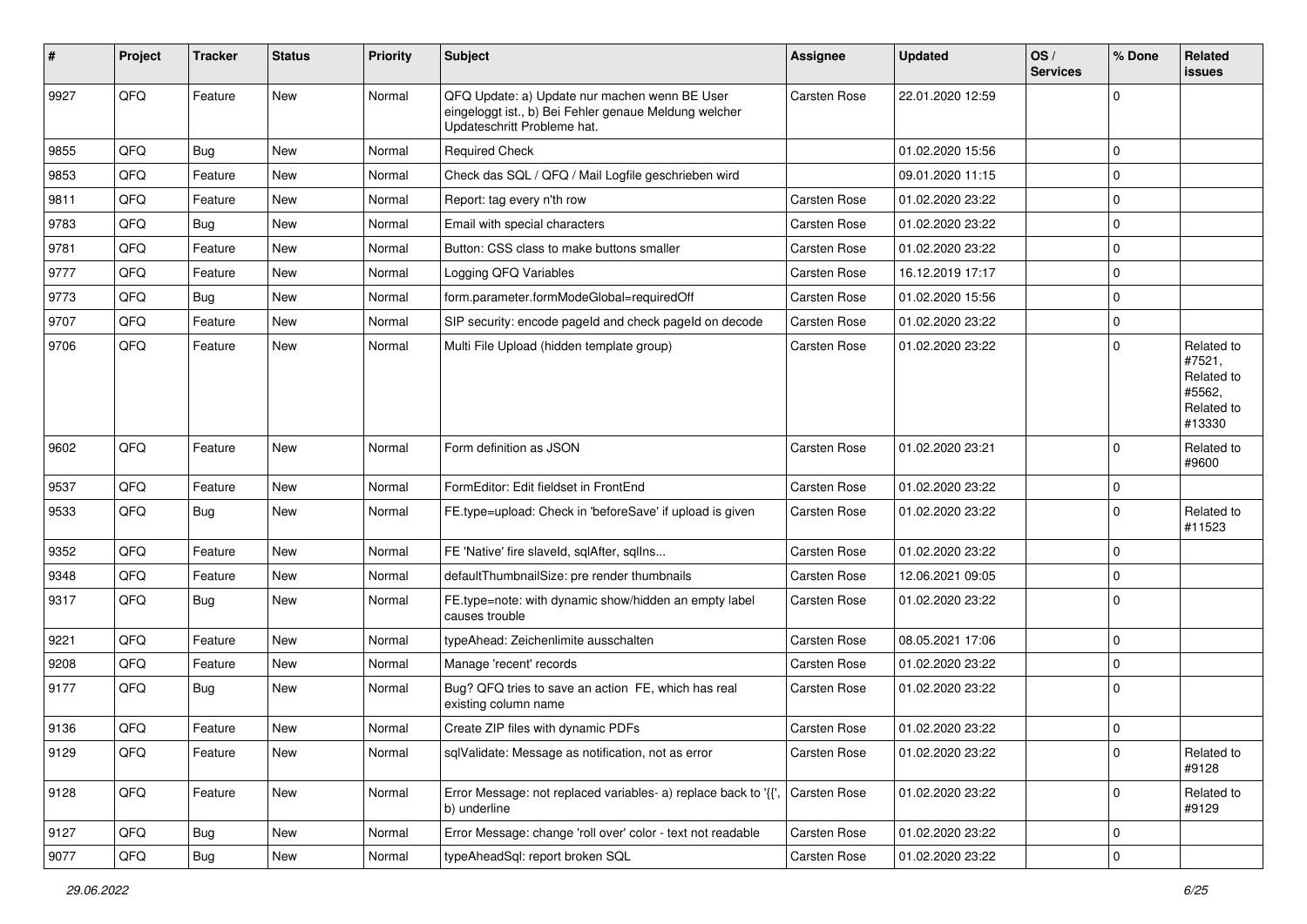| #    | Project | <b>Tracker</b> | <b>Status</b> | <b>Priority</b> | Subject                                                                                                | <b>Assignee</b>     | <b>Updated</b>   | OS/<br><b>Services</b> | % Done      | <b>Related</b><br>issues |
|------|---------|----------------|---------------|-----------------|--------------------------------------------------------------------------------------------------------|---------------------|------------------|------------------------|-------------|--------------------------|
| 9013 | QFQ     | Bug            | New           | Normal          | Error in Twig template not handled                                                                     | <b>Carsten Rose</b> | 20.10.2021 13:43 |                        | $\Omega$    |                          |
| 8975 | QFQ     | Feature        | New           | Normal          | Report Notation: 2.0                                                                                   | Carsten Rose        | 01.02.2020 23:22 |                        | $\mathbf 0$ | Related to<br>#8963      |
| 8806 | QFQ     | Feature        | <b>New</b>    | Normal          | <b>SQL Function nl2br</b>                                                                              | <b>Carsten Rose</b> | 01.02.2020 23:22 |                        | $\mathbf 0$ |                          |
| 8719 | QFQ     | Feature        | New           | Normal          | extraButtonLock: add support for 0/1                                                                   | Carsten Rose        | 01.02.2020 23:22 |                        | $\mathbf 0$ |                          |
| 8702 | QFQ     | Feature        | New           | Normal          | Load Record which is locked: missing user info                                                         | <b>Carsten Rose</b> | 11.12.2019 16:16 |                        | $\mathbf 0$ | Related to<br>#9789      |
| 8336 | QFQ     | Feature        | <b>New</b>    | Normal          | Form > modified > Close New: a) Optional disable popup, b)<br>custom text, c) mode on save: close stay | Carsten Rose        | 01.02.2020 23:22 |                        | $\Omega$    | Related to<br>#8335      |
| 8217 | QFQ     | Feature        | New           | Normal          | if-elseif-else construct                                                                               | <b>Carsten Rose</b> | 16.03.2021 18:41 |                        | $\mathbf 0$ | Related to<br>#10716     |
| 8187 | QFQ     | Feature        | New           | Normal          | Subrecord: enable/hide new button - make new/edit/delete<br>customizeable.                             | <b>Carsten Rose</b> | 06.03.2021 18:44 |                        | $\mathbf 0$ | Related to<br>#11326     |
| 8089 | QFQ     | Feature        | New           | Normal          | Copy/Paste for FormElements                                                                            | Carsten Rose        | 01.02.2020 23:22 |                        | $\mathbf 0$ |                          |
| 8049 | QFQ     | Bug            | <b>New</b>    | Normal          | FE.type=note, column 'value': text moves some pixel to top<br>after save                               | Carsten Rose        | 01.02.2020 23:22 |                        | $\Omega$    |                          |
| 7924 | QFQ     | Feature        | <b>New</b>    | Normal          | Radio/Checkbox with Tooltip                                                                            | <b>Carsten Rose</b> | 01.02.2020 23:22 |                        | $\mathbf 0$ |                          |
| 7920 | QFQ     | Feature        | New           | Normal          | FE: Syntax Highlight, Zeinlenumbruch                                                                   | Carsten Rose        | 01.02.2020 10:03 |                        | $\mathbf 0$ |                          |
| 7890 | QFQ     | <b>Bug</b>     | New           | Normal          | FormElement 'required': extraButtonInfo not aligned                                                    | <b>Carsten Rose</b> | 11.06.2021 21:17 |                        | $\Omega$    | Related to<br>#11517     |
| 7812 | QFQ     | Feature        | New           | Normal          | FE 'Subrecord' - new option 'subrecordShowFilter',<br>'subrecordPaging'                                | Carsten Rose        | 01.02.2020 23:22 |                        | $\Omega$    |                          |
| 7795 | QFQ     | Bug            | New           | Normal          | Readonly Form: Typeahead-Felder                                                                        | <b>Carsten Rose</b> | 01.02.2020 23:22 |                        | $\mathbf 0$ |                          |
| 7685 | QFQ     | Bug            | New           | Normal          | Open FormElement from QFQ error message and save<br>modified record: error about missing {{formId:F}}  | Carsten Rose        | 01.02.2020 23:22 |                        | $\mathbf 0$ |                          |
| 7683 | QFQ     | Feature        | New           | Normal          | Special column names in '{{ SELECT  AS _link }}' should<br>be detected                                 | Carsten Rose        | 01.02.2020 23:21 |                        | $\mathbf 0$ |                          |
| 7681 | QFQ     | Feature        | <b>New</b>    | Normal          | Optional switch off 'check for modified record'                                                        | <b>Carsten Rose</b> | 01.02.2020 23:21 |                        | $\mathbf 0$ |                          |
| 7660 | QFQ     | Feature        | New           | Normal          | IMAP: import mails to DB, move / delete mails                                                          | Carsten Rose        | 01.02.2020 09:52 |                        | $\mathbf 0$ |                          |
| 7574 | QFQ     | <b>Bug</b>     | New           | Normal          | Substitute error: form element not reported / dont parse<br>Form.note                                  | Carsten Rose        | 01.02.2020 23:21 |                        | $\mathbf 0$ |                          |
| 7547 | QFO     | <b>Bug</b>     | New           | Normal          | Error Message in afterSave: wrong parameter column<br>reported                                         | Carsten Rose        | 01.02.2020 23:22 |                        | $\mathbf 0$ |                          |
| 7524 | QFO     | <b>Bug</b>     | New           | Normal          | QFQ throws a 'General Error' if 'fileadmin/protected/log/' is<br>not writeable                         | Carsten Rose        | 01.02.2020 23:22 |                        | $\mathbf 0$ |                          |
| 7521 | QFQ     | Feature        | New           | Normal          | TemplateGroup: fe.type=upload                                                                          | Carsten Rose        | 01.02.2020 23:21 |                        | $\mathbf 0$ | Related to<br>#9706      |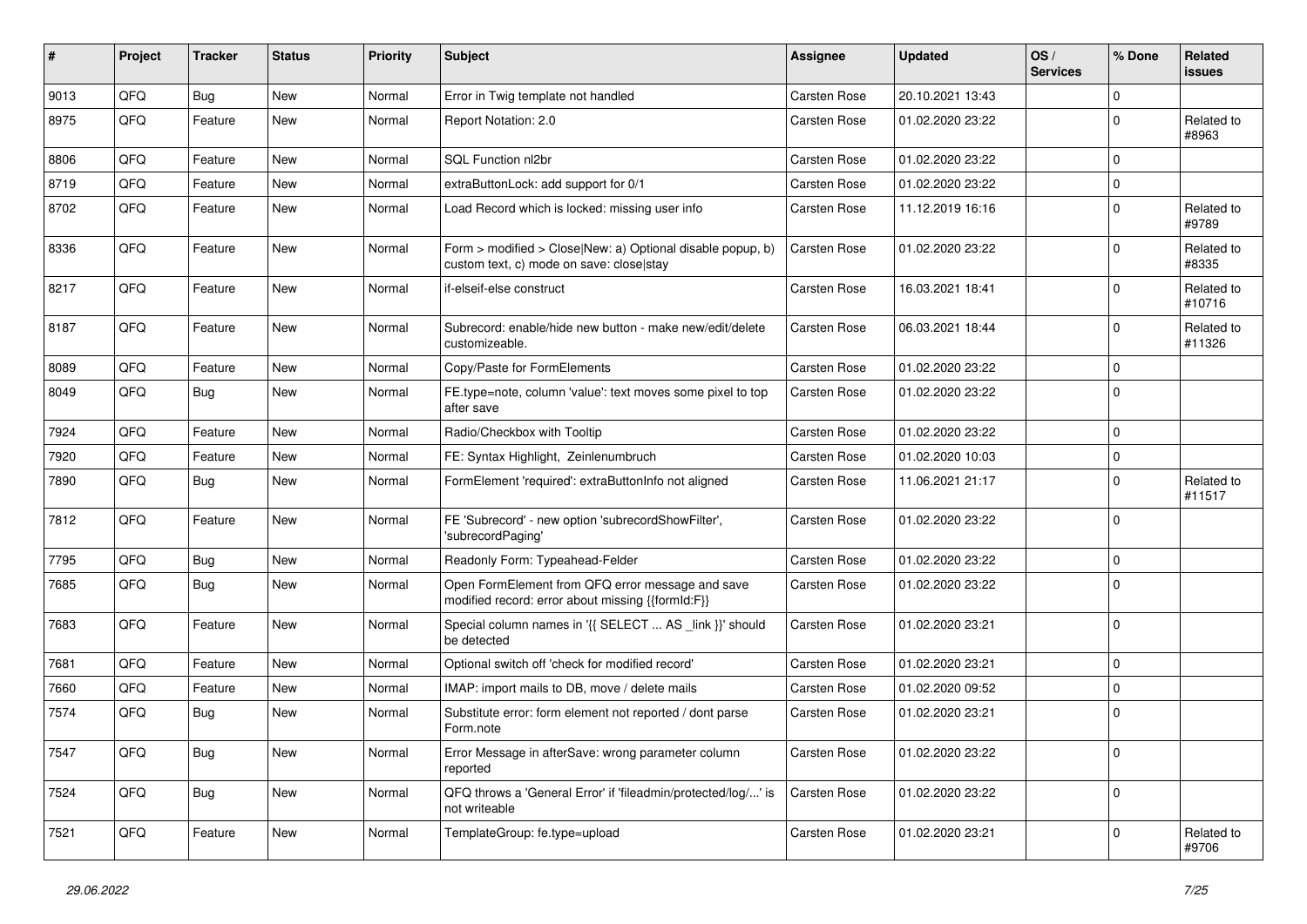| #    | Project | <b>Tracker</b> | <b>Status</b> | <b>Priority</b> | <b>Subject</b>                                                                                                             | Assignee            | <b>Updated</b>   | OS/<br><b>Services</b> | % Done      | <b>Related</b><br><b>issues</b> |
|------|---------|----------------|---------------|-----------------|----------------------------------------------------------------------------------------------------------------------------|---------------------|------------------|------------------------|-------------|---------------------------------|
| 7520 | QFQ     | Feature        | <b>New</b>    | Normal          | QR Code:  AS _qr ( AS _link)                                                                                               | <b>Carsten Rose</b> | 01.02.2020 23:22 |                        | $\Omega$    |                                 |
| 7519 | QFQ     | Feature        | <b>New</b>    | Normal          | Select: Multi                                                                                                              | <b>Carsten Rose</b> | 01.02.2020 23:22 |                        | $\mathbf 0$ |                                 |
| 7513 | QFQ     | Bug            | New           | Normal          | Radios not correct aligned                                                                                                 | <b>Carsten Rose</b> | 01.02.2020 23:22 |                        | $\mathbf 0$ |                                 |
| 7512 | QFQ     | Bug            | <b>New</b>    | Normal          | FE: inputType=number >> 'pattern' is not respected                                                                         | <b>Carsten Rose</b> | 01.02.2020 23:22 |                        | $\mathbf 0$ |                                 |
| 7481 | QFQ     | Feature        | <b>New</b>    | Normal          | Detect 'BaseUrl' automatically                                                                                             | <b>Carsten Rose</b> | 01.02.2020 23:21 |                        | $\mathbf 0$ |                                 |
| 7480 | QFQ     | Feature        | <b>New</b>    | Normal          | Record History (Undo / Redo)                                                                                               | Carsten Rose        | 11.12.2019 16:16 |                        | $\Omega$    | Related to<br>#2361             |
| 7342 | QFQ     | Feature        | New           | Normal          | add content $=$ hide this                                                                                                  | <b>Carsten Rose</b> | 01.02.2020 23:21 |                        | $\mathbf 0$ |                                 |
| 7280 | QFQ     | Feature        | New           | Normal          | recently used table                                                                                                        | <b>Carsten Rose</b> | 01.02.2020 23:21 |                        | $\mathbf 0$ |                                 |
| 7261 | QFQ     | Bug            | New           | Normal          | Report path Filename for user without path, only the filename                                                              | <b>Carsten Rose</b> | 01.02.2020 23:21 |                        | $\mathbf 0$ |                                 |
| 7239 | QFQ     | Feature        | <b>New</b>    | Normal          | TinyMCE: html tag whitelist                                                                                                | Carsten Rose        | 01.02.2020 23:21 |                        | $\mathbf 0$ | Related to<br>#14320            |
| 7219 | QFQ     | Bug            | <b>New</b>    | Normal          | typeSheadSql / typeAheadSqlPrefetch: change to curly<br>braces                                                             | Carsten Rose        | 01.02.2020 23:21 |                        | $\Omega$    |                                 |
| 7175 | QFQ     | Feature        | <b>New</b>    | Normal          | Upload: md5 hash as filename                                                                                               | <b>Carsten Rose</b> | 01.02.2020 23:21 |                        | $\mathbf 0$ |                                 |
| 7119 | QFQ     | Feature        | <b>New</b>    | Normal          | Upload: scaleDownWidth, scaleDownHeight                                                                                    | Carsten Rose        | 01.02.2020 23:21 |                        | $\mathbf 0$ |                                 |
| 7109 | QFQ     | Feature        | <b>New</b>    | Normal          | Dynamic Updates: row/element hide                                                                                          | <b>Carsten Rose</b> | 01.02.2020 23:22 |                        | $\mathbf 0$ | Has<br>duplicate<br>#4081       |
| 7102 | QFQ     | Feature        | <b>New</b>    | Normal          | Comment sign in report: '#' and '--'                                                                                       | Carsten Rose        | 01.02.2020 23:21 |                        | $\Omega$    |                                 |
| 7099 | QFQ     | Feature        | <b>New</b>    | Normal          | Redesign FormEditor                                                                                                        | <b>Carsten Rose</b> | 01.02.2020 23:21 |                        | $\Omega$    |                                 |
| 7014 | QFQ     | <b>Bug</b>     | <b>New</b>    | Normal          | Sending invalid emails succeeds when<br>debug.redirectAllMailTo is set                                                     | Carsten Rose        | 01.02.2020 23:21 |                        | $\mathbf 0$ |                                 |
| 7002 | QFQ     | <b>Bug</b>     | <b>New</b>    | Normal          | Dynamic Update: row does not disappear / appear                                                                            | <b>Carsten Rose</b> | 01.02.2020 23:22 |                        | $\mathbf 0$ |                                 |
| 6912 | QFQ     | Bug            | <b>New</b>    | Normal          | error Message Var 'deadline' already set in SIP - in Form<br>with FE.value={{deadline:R:::{{deadlinePeriod:Y}}}}           | Carsten Rose        | 01.02.2020 23:21 |                        | $\mathbf 0$ |                                 |
| 6855 | QFQ     | Feature        | <b>New</b>    | Normal          | With {{feUser:U}}!={{feUser:T}}: Save / Delete: only possible<br>with {{feUserSave:U}}='yes' and '{{feUserDelete:U}}='yes' | Carsten Rose        | 01.02.2020 23:21 |                        | $\mathbf 0$ |                                 |
| 6765 | QFQ     | Feature        | <b>New</b>    | Normal          | Moeglichkeit via QFQ eigene Logs zu schreiben                                                                              | Carsten Rose        | 01.02.2020 23:21 |                        | $\Omega$    |                                 |
| 6723 | QFQ     | Feature        | <b>New</b>    | Normal          | Report QFQ Installation and Version                                                                                        | <b>Carsten Rose</b> | 12.06.2021 09:07 |                        | $\mathbf 0$ |                                 |
| 6677 | QFQ     | <b>Bug</b>     | New           | Normal          | Error message FE Action Element: no/wrong FE reference<br>who cause the problem.                                           | <b>Carsten Rose</b> | 01.02.2020 23:21 |                        | $\mathbf 0$ |                                 |
| 6602 | QFQ     | Feature        | <b>New</b>    | Normal          | Formlet: in Report auf Mausklick ein mini-form oeffnen                                                                     | <b>Carsten Rose</b> | 11.12.2019 16:16 |                        | $\mathbf 0$ |                                 |
| 6594 | QFQ     | Feature        | <b>New</b>    | Normal          | Excel: on download, check if there is a valid sip                                                                          | <b>Carsten Rose</b> | 01.02.2020 23:21 |                        | $\mathbf 0$ |                                 |
| 6483 | QFQ     | Bug            | <b>New</b>    | Normal          | R Store funktioniert nicht bei 'Report Notation' im FE                                                                     | <b>Carsten Rose</b> | 01.02.2020 23:21 |                        | $\mathbf 0$ |                                 |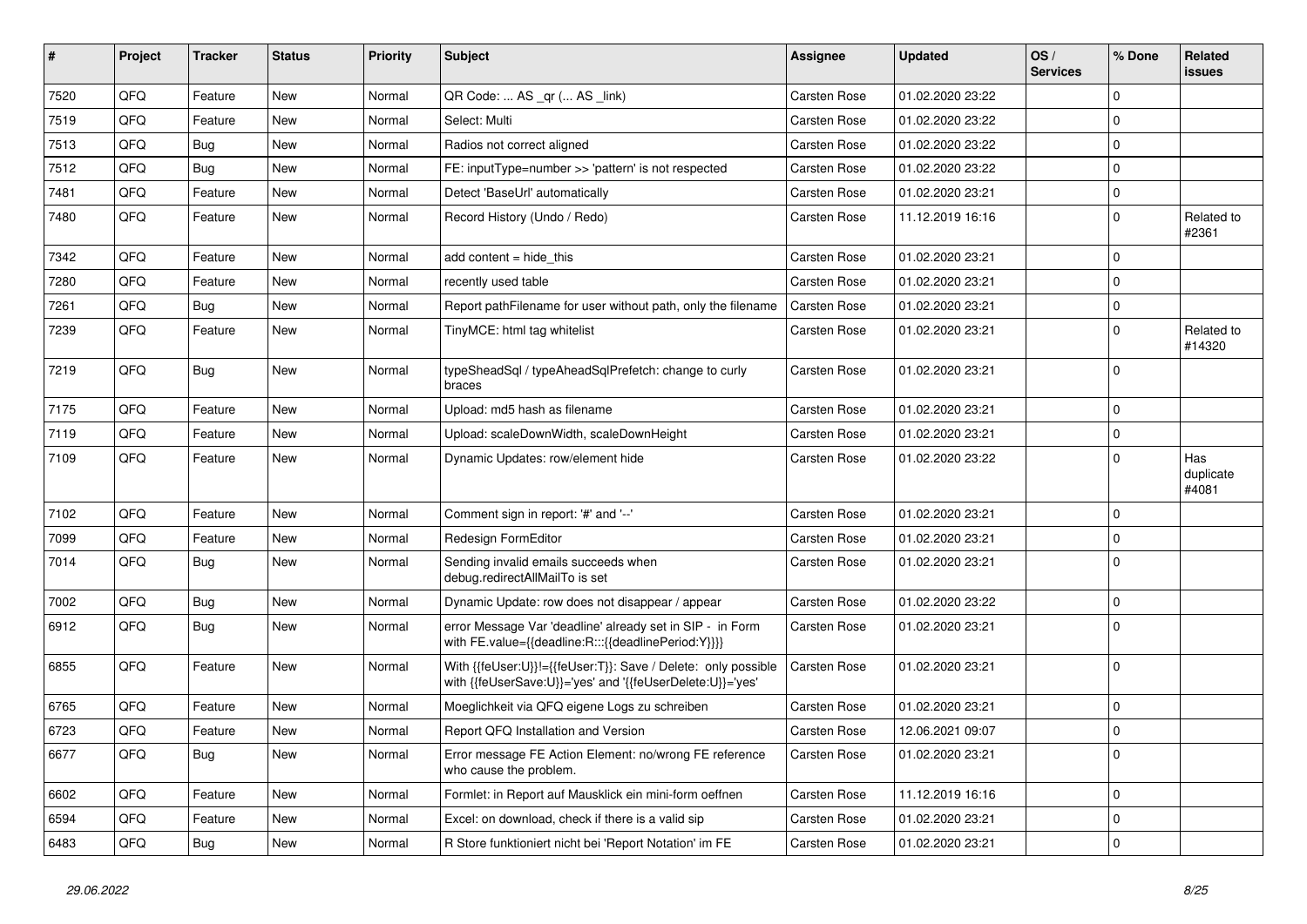| #    | Project | <b>Tracker</b> | <b>Status</b> | <b>Priority</b> | <b>Subject</b>                                                                                        | <b>Assignee</b>     | <b>Updated</b>   | OS/<br><b>Services</b> | % Done      | Related<br>issues                           |
|------|---------|----------------|---------------|-----------------|-------------------------------------------------------------------------------------------------------|---------------------|------------------|------------------------|-------------|---------------------------------------------|
| 6462 | QFQ     | Bug            | New           | Normal          | File Upload: Nutzlose Fehlermeldung wenn Datei zu gross                                               | <b>Carsten Rose</b> | 01.02.2020 23:21 |                        | $\Omega$    | Related to<br>#6139                         |
| 6437 | QFQ     | Feature        | New           | Normal          | Neuer Mode Button bei FormElementen                                                                   | Carsten Rose        | 01.02.2020 23:21 |                        | $\Omega$    | Related to<br>#9668,<br>Blocked by<br>#9678 |
| 6292 | QFQ     | Feature        | New           | Normal          | Download: File speichern mit Hash aber original Filename in<br>der Datenbank vermerken fuer Downloads | Carsten Rose        | 01.02.2020 23:21 |                        | $\mathbf 0$ |                                             |
| 6289 | QFQ     | Feature        | New           | Normal          | Form: Log                                                                                             | <b>Carsten Rose</b> | 01.02.2020 23:21 |                        | $\mathbf 0$ |                                             |
| 6261 | QFQ     | Feature        | <b>New</b>    | Normal          | Persistent SIP                                                                                        | Carsten Rose        | 12.06.2021 09:07 |                        | $\mathbf 0$ | Related to<br>#10819                        |
| 5782 | QFQ     | Feature        | <b>New</b>    | Normal          | NextCloud API                                                                                         | <b>Carsten Rose</b> | 01.02.2020 10:02 |                        | $\mathbf 0$ |                                             |
| 5576 | QFQ     | <b>Bug</b>     | New           | Normal          | Using MySQL 'DROP' requires privilege - wich is not really<br>necessary.                              | Carsten Rose        | 01.02.2020 23:21 |                        | $\mathbf 0$ |                                             |
| 5559 | QFQ     | <b>Bug</b>     | New           | Normal          | FE.type = Upload: 'accept' might contain variables                                                    | Carsten Rose        | 11.05.2020 21:23 |                        | $\mathbf 0$ |                                             |
| 5345 | QFQ     | Feature        | <b>New</b>    | Normal          | Report: UPDATE / INSERT / DELETE statements should<br>trigger subqueries, depending on the result.    | Carsten Rose        | 27.05.2020 16:11 |                        | $\mathbf 0$ |                                             |
| 5305 | QFQ     | Bug            | New           | Normal          | Upload FormElement: nicht disabled by readonly Form                                                   | Carsten Rose        | 16.06.2021 13:43 |                        | $\mathbf 0$ | Related to<br>#9347,<br>Related to<br>#9834 |
| 5131 | QFQ     | Feature        | <b>New</b>    | Normal          | Activate Spin Gear ('wait/busy' indicator) via LINK attribute                                         | Carsten Rose        | 01.02.2020 23:21 |                        | $\mathbf 0$ |                                             |
| 4756 | QFQ     | <b>Bug</b>     | New           | Normal          | Form dirty even nothing changes                                                                       | Carsten Rose        | 11.12.2019 16:16 |                        | $\mathbf 0$ |                                             |
| 4413 | QFQ     | Feature        | <b>New</b>    | Normal          | fieldset: show/hidden, modeSql, dynamicUpdate                                                         | Carsten Rose        | 09.02.2022 15:19 |                        | $\mathbf 0$ |                                             |
| 4250 | QFQ     | Feature        | New           | Normal          | AutoCron in QFQ via PHP                                                                               | Carsten Rose        | 01.02.2020 23:21 |                        | $\mathbf 0$ | Related to<br>#3292,<br>Related to<br>#3291 |
| 4082 | QFQ     | Feature        | <b>New</b>    | Normal          | Dynamic Update: modeSql - useful default                                                              | Carsten Rose        | 01.02.2020 23:22 |                        | $\mathbf 0$ |                                             |
| 4050 | QFQ     | Feature        | <b>New</b>    | Normal          | sql.log: 1) FormElement ID which causes a specific action,<br>2) Result in the same row.              | Carsten Rose        | 15.04.2020 11:35 |                        | $\Omega$    | Related to<br>#5458                         |
| 4023 | QFQ     | Feature        | New           | Normal          | prepared statements - FE action: salveld, sqllnsert,<br>sqlUpdate, sqlDelete, sqlBefore, sqlAfter     | Carsten Rose        | 11.12.2019 16:15 |                        | $\mathbf 0$ |                                             |
| 3864 | QFQ     | Feature        | New           | Normal          | Encrypt / decrypt field                                                                               | Carsten Rose        | 08.03.2021 18:08 |                        | $\mathbf 0$ |                                             |
| 3547 | QFQ     | <b>Bug</b>     | <b>New</b>    | Normal          | FE of type 'note' causes writing of empty fields.                                                     | Carsten Rose        | 01.02.2020 23:21 |                        | $\mathbf 0$ |                                             |
| 3504 | QFQ     | Feature        | New           | Normal          | Logging: welche Action FEs werden wann wie ausgefuehrt                                                | Carsten Rose        | 01.02.2020 23:21 |                        | $\mathbf 0$ | Related to<br>#5458,<br>Related to<br>#4092 |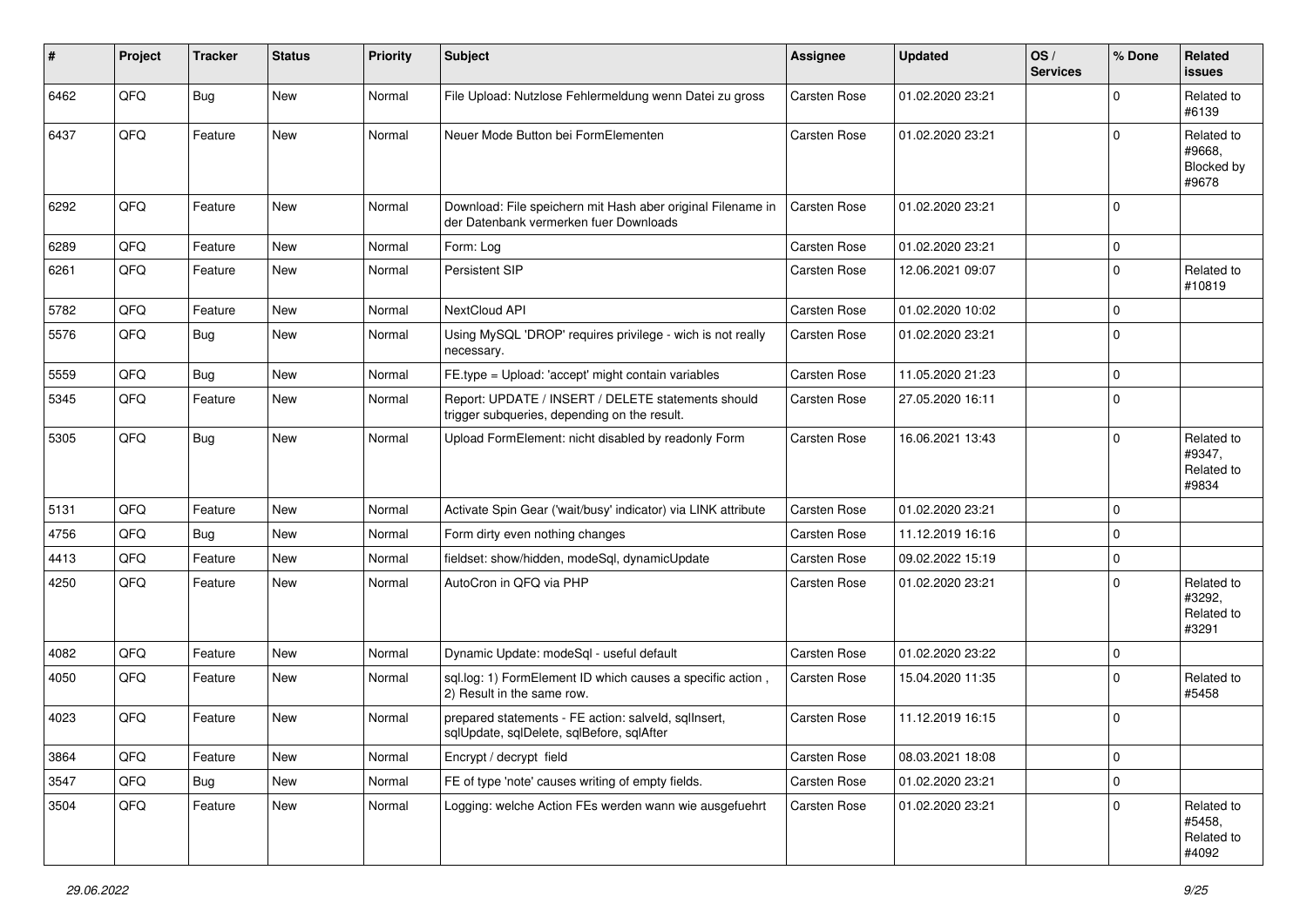| $\vert$ # | Project | <b>Tracker</b> | <b>Status</b> | <b>Priority</b> | <b>Subject</b>                                                                                                                        | Assignee            | <b>Updated</b>   | OS/<br><b>Services</b> | % Done      | Related<br><b>issues</b>                                               |
|-----------|---------|----------------|---------------|-----------------|---------------------------------------------------------------------------------------------------------------------------------------|---------------------|------------------|------------------------|-------------|------------------------------------------------------------------------|
| 3432      | QFQ     | Feature        | New           | Normal          | subrecord: dynamicUpdate                                                                                                              | Carsten Rose        | 11.06.2020 21:10 |                        | $\Omega$    | Related to<br>#5691                                                    |
| 2361      | QFQ     | Feature        | New           | Normal          | Logging wer/wann/wo welches Formular aufgerufen hat                                                                                   | <b>Carsten Rose</b> | 11.12.2019 16:15 |                        | $\Omega$    | Related to<br>#4432,<br>Related to<br>#7480                            |
| 14187     | QFQ     | Feature        | <b>New</b>    | High            | qfq.log: show current URL                                                                                                             | <b>Carsten Rose</b> | 28.05.2022 11:02 |                        | $\mathbf 0$ | Related to<br>#13933,<br>Related to<br>#12532,<br>Related to<br>#11893 |
| 13757     | QFQ     | Feature        | New           | High            | QR / Bar-Code Plugin                                                                                                                  | Enis Nuredini       | 19.03.2022 17:43 |                        | $\mathbf 0$ |                                                                        |
| 13716     | QFQ     | Bug            | New           | High            | Firefox ask to store username/password                                                                                                | Enis Nuredini       | 30.05.2022 09:31 |                        | $\Omega$    | Related to<br>#13827                                                   |
| 12974     | QFQ     | Bug            | New           | High            | Sanitize Queries in Action-Elements                                                                                                   | Carsten Rose        | 07.12.2021 17:19 |                        | $\mathbf 0$ |                                                                        |
| 12702     | QFQ     | <b>Bug</b>     | New           | High            | templateGroup: broken in multiDb Setup                                                                                                | Carsten Rose        | 14.12.2021 16:02 |                        | $\mathbf 0$ |                                                                        |
| 12670     | QFQ     | Bug            | New           | High            | Dropdown-Menu classes können nicht mehr angegeben<br>werden                                                                           | Carsten Rose        | 07.12.2021 17:19 |                        | $\mathbf 0$ |                                                                        |
| 12544     | QFQ     | Feature        | New           | High            | a) ' AS _link' new also as ' AS _format', b) sortierung via<br>'display: none;', c) '_format' benoeitgt nicht zwingend<br>u/U/p/m/z/d | Carsten Rose        | 14.12.2021 16:03 |                        | $\mathbf 0$ |                                                                        |
| 12532     | QFQ     | Feature        | <b>New</b>    | High            | SIP-Parameter bei Seitenaufruf in Browser-Console<br>anzeigen                                                                         | <b>Carsten Rose</b> | 07.12.2021 17:19 |                        | $\Omega$    | Related to<br>#11893.<br>Related to<br>#14187                          |
| 12513     | QFQ     | Bug            | New           | High            | Implement server side check of maxlength                                                                                              | Carsten Rose        | 07.12.2021 17:19 |                        | $\mathbf 0$ |                                                                        |
| 12186     | QFQ     | Feature        | New           | High            | TinyMCE Config für Objekte                                                                                                            | Carsten Rose        | 07.12.2021 17:19 |                        | $\mathbf 0$ | Blocks<br>#12632                                                       |
| 12066     | QFQ     | Bug            | New           | High            | enterAsSubmit: Forward wird nicht ausgeführt                                                                                          | Enis Nuredini       | 29.05.2022 09:23 |                        | $\mathbf 0$ |                                                                        |
| 11893     | QFQ     | Feature        | New           | High            | Broken SIP: a) only report one time, b) only report in main<br>column                                                                 | <b>Carsten Rose</b> | 12.05.2021 12:13 |                        | $\mathbf 0$ | Related to<br>#12532,<br>Related to<br>#14187                          |
| 11237     | QFG     | <b>Bug</b>     | <b>New</b>    | High            | Radiobutton / parameter.buttonClass= btn-default - kein dirty   Benjamin Baer<br>Trigger                                              |                     | 03.05.2021 21:12 |                        | 0           | Related to<br>#10766                                                   |
| 11057     | QFQ     | Bug            | New           | High            | Checkboxes ohne span.checkmark im Report werden<br>ausgeblendet                                                                       | Benjamin Baer       | 03.05.2021 21:12 |                        | $\mathbf 0$ | Related to<br>#11039                                                   |
| 10766     | QFQ     | <b>Bug</b>     | New           | High            | Radiobutton / parameter.buttonClass=btn-default: dynamic<br>update                                                                    |                     | 03.05.2021 21:12 |                        | $\mathbf 0$ | Related to<br>#11237                                                   |
| 10640     | QFQ     | Bug            | New           | High            | TypeAhead Tag: FE editierbar trotz readOnly                                                                                           | Carsten Rose        | 03.05.2021 21:12 |                        | $\pmb{0}$   |                                                                        |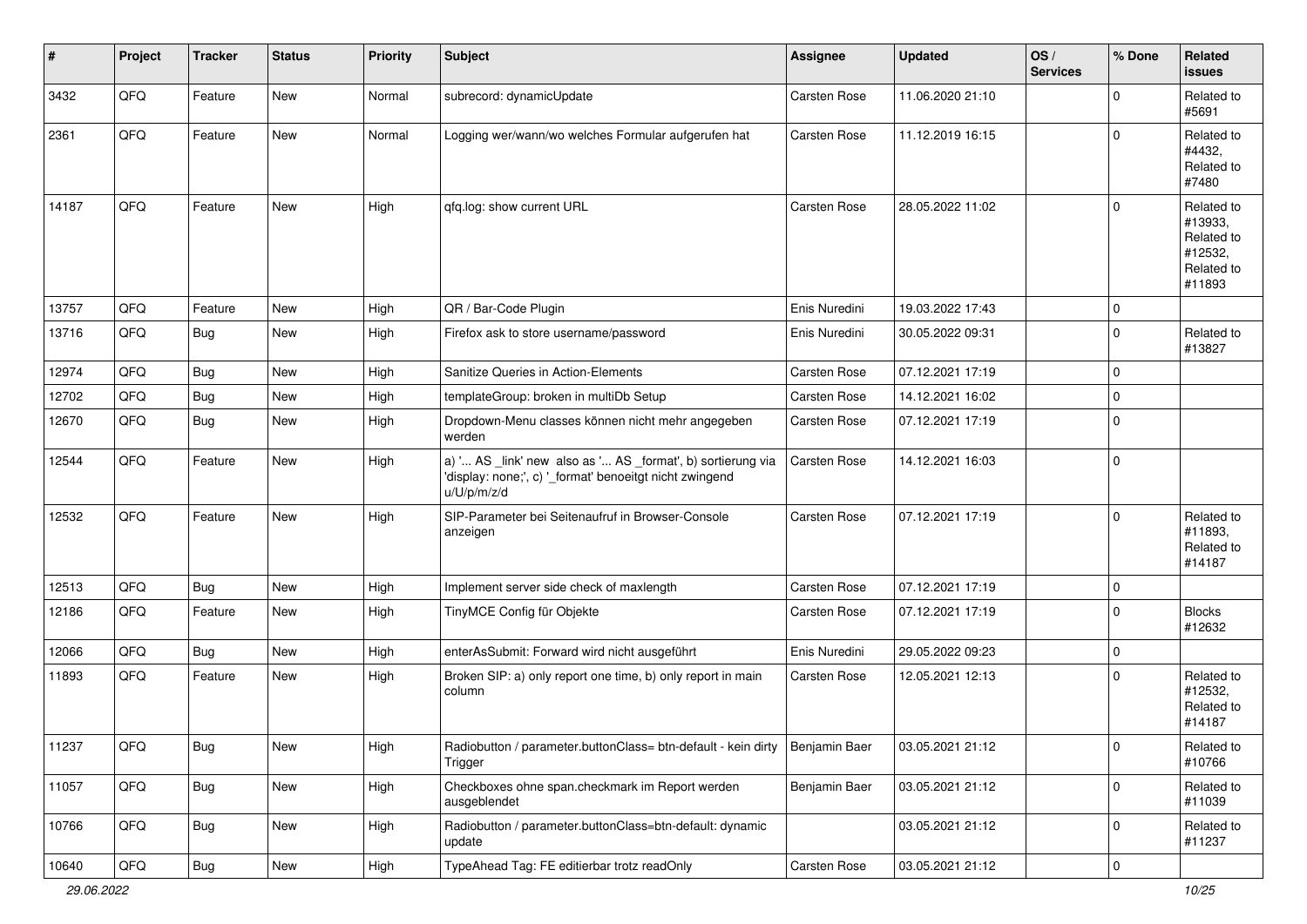| #     | Project | <b>Tracker</b> | <b>Status</b> | <b>Priority</b> | <b>Subject</b>                                                                   | Assignee            | <b>Updated</b>   | OS/<br><b>Services</b> | % Done      | <b>Related</b><br>issues                     |
|-------|---------|----------------|---------------|-----------------|----------------------------------------------------------------------------------|---------------------|------------------|------------------------|-------------|----------------------------------------------|
| 10508 | QFQ     | Bug            | <b>New</b>    | High            | Multi Form broken on Multi DB Instance                                           | Carsten Rose        | 03.05.2021 21:12 |                        | $\mathbf 0$ |                                              |
| 10506 | QFQ     | <b>Bug</b>     | New           | High            | Template Group broken on MultiDB instance                                        | Carsten Rose        | 03.05.2021 21:12 |                        | $\mathbf 0$ | Related to<br>#10505                         |
| 10114 | QFQ     | Feature        | New           | High            | Symbol (Link): 'G:' (Glyphicon) replaced by 'i:' (icon)                          |                     | 07.12.2021 17:19 |                        | $\Omega$    | Related to<br>#3797,<br>Related to<br>#4194  |
| 10081 | QFQ     | <b>Bug</b>     | New           | High            | Stale record lock after 'forbidden' character                                    | Carsten Rose        | 03.05.2021 21:12 |                        | $\Omega$    | Related to<br>#10082.<br>Related to<br>#9789 |
| 9531  | QFQ     | <b>Bug</b>     | New           | High            | FE File: Dynamic Update / modeSql / required detected even<br>it not set         | Carsten Rose        | 11.06.2021 20:32 |                        | $\Omega$    | Related to<br>#12398                         |
| 9347  | QFQ     | Bug            | New           | High            | FE.type=upload with dynamic show/hidden: required not<br>detected                | Carsten Rose        | 12.06.2021 10:40 |                        | $\Omega$    | Related to<br>#5305,<br>Related to<br>#12398 |
| 8962  | QFQ     | Feature        | <b>New</b>    | High            | allow for form fields with identical names                                       | Carsten Rose        | 03.05.2021 21:14 |                        | $\mathbf 0$ |                                              |
| 8891  | QFQ     | <b>Bug</b>     | New           | High            | formSubmitLog: do not log passwords                                              | Enis Nuredini       | 25.03.2022 09:06 |                        | $\mathbf 0$ |                                              |
| 8668  | QFQ     | Bug            | New           | High            | Pill disabled: dyamic mode 'hidden' not respected - FE is still<br>required      | <b>Carsten Rose</b> | 03.05.2021 21:14 |                        | $\Omega$    |                                              |
| 8431  | QFQ     | <b>Bug</b>     | <b>New</b>    | High            | autocron.php with wrong path                                                     | <b>Carsten Rose</b> | 03.05.2021 21:14 |                        | $\pmb{0}$   |                                              |
| 8083  | QFQ     | Bug            | New           | High            | FormEditor: primary table list does not respect<br>'indexDb={{indexData:Y}}'     | Carsten Rose        | 03.05.2021 21:14 |                        | $\mathbf 0$ | Has<br>duplicate<br>#6678                    |
| 7899  | QFQ     | Bug            | New           | High            | Fe.type=password / retype / required: always complain about<br>missing value     | <b>Carsten Rose</b> | 03.05.2021 21:14 |                        | $\mathbf 0$ |                                              |
| 7850  | QFQ     | Feature        | <b>New</b>    | High            | Upload records: non 'pathFileName' column                                        | Carsten Rose        | 03.05.2021 21:14 |                        | $\mathbf 0$ |                                              |
| 7650  | QFQ     | Bug            | <b>New</b>    | High            | Optional do not show 'required' sign on FormElement                              | Carsten Rose        | 03.05.2021 21:14 |                        | $\pmb{0}$   |                                              |
| 5715  | QFQ     | Feature        | New           | High            | PDF Caching                                                                      | Carsten Rose        | 03.05.2021 21:14 |                        | $\Omega$    | Related to<br>#5851,<br>Related to<br>#6357  |
| 5459  | QFQ     | Bug            | New           | High            | Multi DB: spread system tables between 'QFQ' and 'Data'-DB                       | Carsten Rose        | 03.05.2021 21:14 |                        | $\Omega$    | Related to<br>#4720                          |
| 5221  | QFQ     | <b>Bug</b>     | <b>New</b>    | High            | Download Dialog: Bleibt stehen in FF wenn Datei<br>automatisch gespeichert wird. | Carsten Rose        | 03.05.2021 21:14 |                        | $\Omega$    |                                              |
| 3727  | QFQ     | Feature        | <b>New</b>    | High            | Security: Session Hijacking erschweren                                           | Carsten Rose        | 03.05.2021 21:14 |                        | $\mathbf 0$ |                                              |
| 12545 | QFQ     | <b>Bug</b>     | New           | Urgent          | sql.log not created / updated                                                    | <b>Carsten Rose</b> | 14.12.2021 16:02 |                        | $\Omega$    |                                              |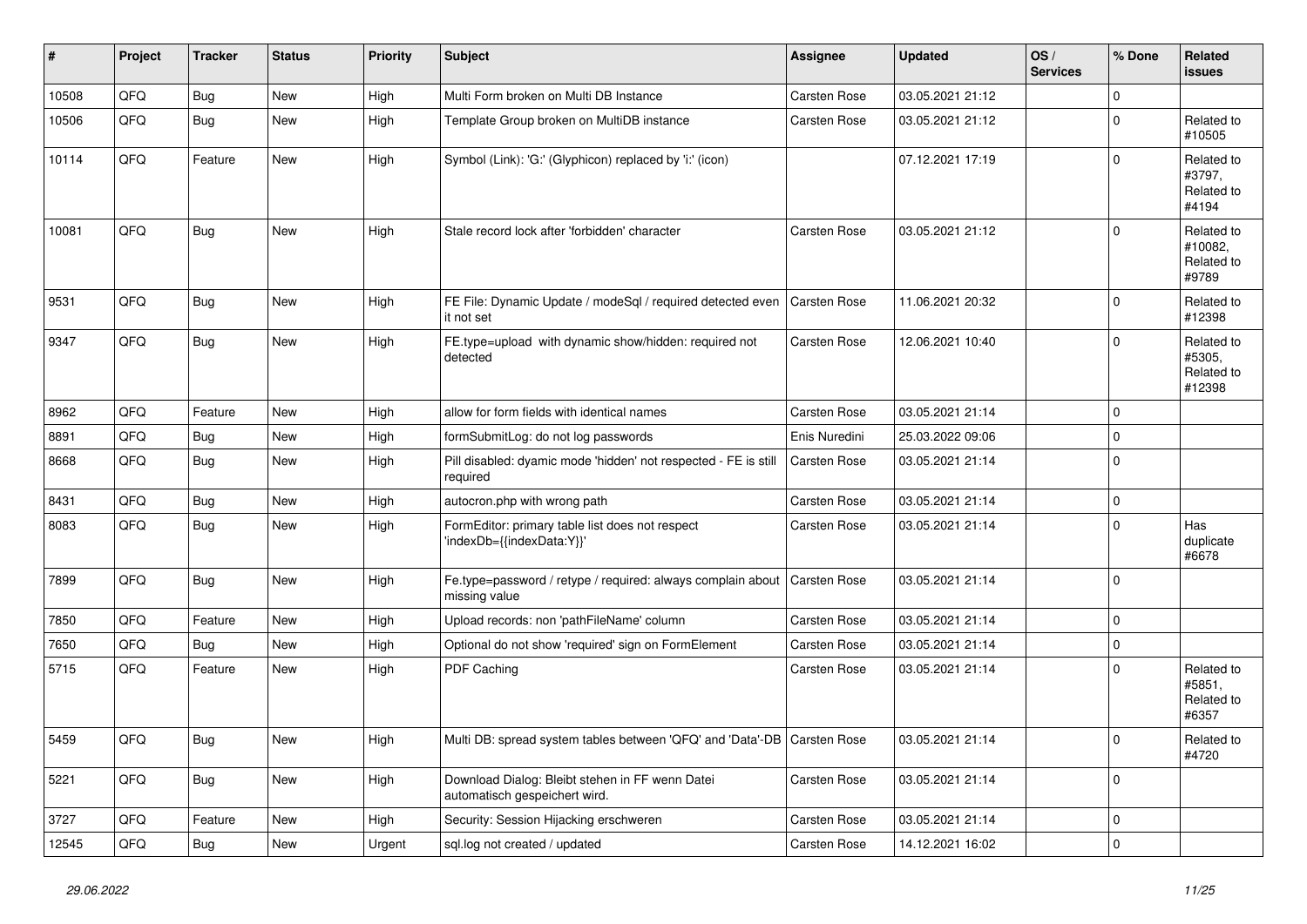| #     | Project | <b>Tracker</b> | <b>Status</b> | <b>Priority</b> | Subject                                                                                           | <b>Assignee</b>     | <b>Updated</b>   | OS/<br><b>Services</b> | % Done         | Related<br><b>issues</b>                                               |
|-------|---------|----------------|---------------|-----------------|---------------------------------------------------------------------------------------------------|---------------------|------------------|------------------------|----------------|------------------------------------------------------------------------|
| 12468 | QFQ     | <b>Bug</b>     | <b>New</b>    | Urgent          | Form: update Form.title after save                                                                | Carsten Rose        | 03.05.2021 21:12 |                        | $\mathbf 0$    |                                                                        |
| 11850 | QFQ     | Feature        | <b>New</b>    | Urgent          | Wizard Form: basierend auf einer Tabelle eine Form<br>anlegen.                                    |                     | 03.05.2021 21:12 |                        | $\mathbf 0$    | Blocked by<br>#8082                                                    |
| 14371 | QFQ     | Feature        | Priorize      | Normal          | <b>LDAP via REPORT</b>                                                                            | <b>Carsten Rose</b> | 19.06.2022 16:37 |                        | $\mathbf 0$    |                                                                        |
| 14290 | QFQ     | Feature        | Priorize      | Normal          | FormEditor: Show Table Definition                                                                 | Carsten Rose        | 19.06.2022 16:37 |                        | $\mathbf 0$    |                                                                        |
| 14283 | QFQ     | Bug            | Priorize      | Normal          | HEIC / HEIF convert doesn't trigger                                                               | Carsten Rose        | 19.06.2022 16:37 |                        | $\mathbf 0$    |                                                                        |
| 13943 | QFQ     | Bug            | Priorize      | Normal          | unable to find formgroup                                                                          | Enis Nuredini       | 28.05.2022 11:03 |                        | $\mathbf 0$    |                                                                        |
| 13900 | QFQ     | Feature        | Priorize      | Normal          | Selenium: Check das Cookie/PDF funktioniert                                                       | Enis Nuredini       | 25.03.2022 12:45 |                        | $\mathbf 0$    |                                                                        |
| 12504 | QFQ     | Feature        | Priorize      | Normal          | sql.log: report fe.id                                                                             | Carsten Rose        | 05.05.2021 22:09 |                        | $\mathbf 0$    |                                                                        |
| 12503 | QFQ     | Feature        | Priorize      | Normal          | Detect dangerous UPDATE statement with missing WHERE                                              | Carsten Rose        | 05.05.2021 22:09 |                        | $\mathbf 0$    |                                                                        |
| 12452 | QFQ     | Feature        | Priorize      | Normal          | BaseURL: alsways with '/' at the end                                                              | Carsten Rose        | 19.06.2022 13:45 |                        | $\overline{0}$ | Related to<br>#10782                                                   |
| 12325 | QFQ     | Bug            | Priorize      | Normal          | MultiDB form.dblndex not working for report syntax                                                | Carsten Rose        | 07.09.2021 13:37 |                        | $\mathbf 0$    | Related to<br>#12145,<br>Related to<br>#12314                          |
| 11320 | QFQ     | Feature        | Priorize      | Normal          | Typo3 Version 10 support                                                                          | Carsten Rose        | 05.05.2021 22:09 |                        | $\overline{0}$ |                                                                        |
| 10569 | QFQ     | Feature        | Priorize      | Normal          | link _blank more safe                                                                             | Enis Nuredini       | 25.03.2022 12:44 |                        | $\overline{0}$ |                                                                        |
| 10015 | QFQ     | Feature        | Priorize      | Normal          | Monospace in Textarea                                                                             | Carsten Rose        | 03.02.2020 13:40 |                        | $\mathbf 0$    |                                                                        |
| 10012 | QFQ     | Feature        | Priorize      | Normal          | redirectAllMailTo: {{beEmail:T}}                                                                  | Carsten Rose        | 08.05.2021 09:54 |                        | $\Omega$       | Related to<br>#12412,<br>Related to<br>#12413,<br>Related to<br>#10011 |
| 10011 | QFQ     | Feature        | Priorize      | Normal          | Offer new STORE_TYPO3 Variable 'beUser', 'beEmail'                                                | <b>Carsten Rose</b> | 08.05.2021 09:51 |                        | $\mathbf 0$    | Related to<br>#10012,<br>Related to<br>#12511                          |
| 10005 | QFQ     | Feature        | Priorize      | Normal          | Report / special column name:  AS _calendar                                                       | Carsten Rose        | 03.06.2020 17:28 |                        | $\mathbf 0$    |                                                                        |
| 10003 | QFQ     | Feature        | Priorize      | Normal          | fieldset: stronger visualize group                                                                | Benjamin Baer       | 12.02.2020 08:13 |                        | $\mathbf 0$    |                                                                        |
| 9975  | QFQ     | Bug            | Priorize      | Normal          | Dropdown Menu: 'r:3' broken                                                                       | Carsten Rose        | 01.02.2020 10:13 |                        | $\mathbf 0$    |                                                                        |
| 9968  | QFQ     | Feature        | Priorize      | Normal          | Tooltip in Links for Developer                                                                    | Carsten Rose        | 01.02.2020 23:17 |                        | $\mathbf 0$    |                                                                        |
| 9958  | QFQ     | Bug            | Priorize      | Normal          | Broken subrecord query: no error message                                                          | Carsten Rose        | 05.02.2021 15:15 |                        | $\mathbf 0$    |                                                                        |
| 9947  | QFQ     | <b>Bug</b>     | Priorize      | Normal          | Unwanted error message if missing 'typeAheadSqlPrefetch'                                          | Carsten Rose        | 01.02.2020 10:13 |                        | $\mathbf 0$    |                                                                        |
| 9928  | QFQ     | Feature        | Priorize      | Normal          | SpecialColumnName: a) Deprecated: ' AS "_+tag " ', b)<br>New: ' AS "_ <tag1><tag2>"</tag2></tag1> | Carsten Rose        | 01.02.2020 23:17 |                        | $\mathbf 0$    | Related to<br>#9929                                                    |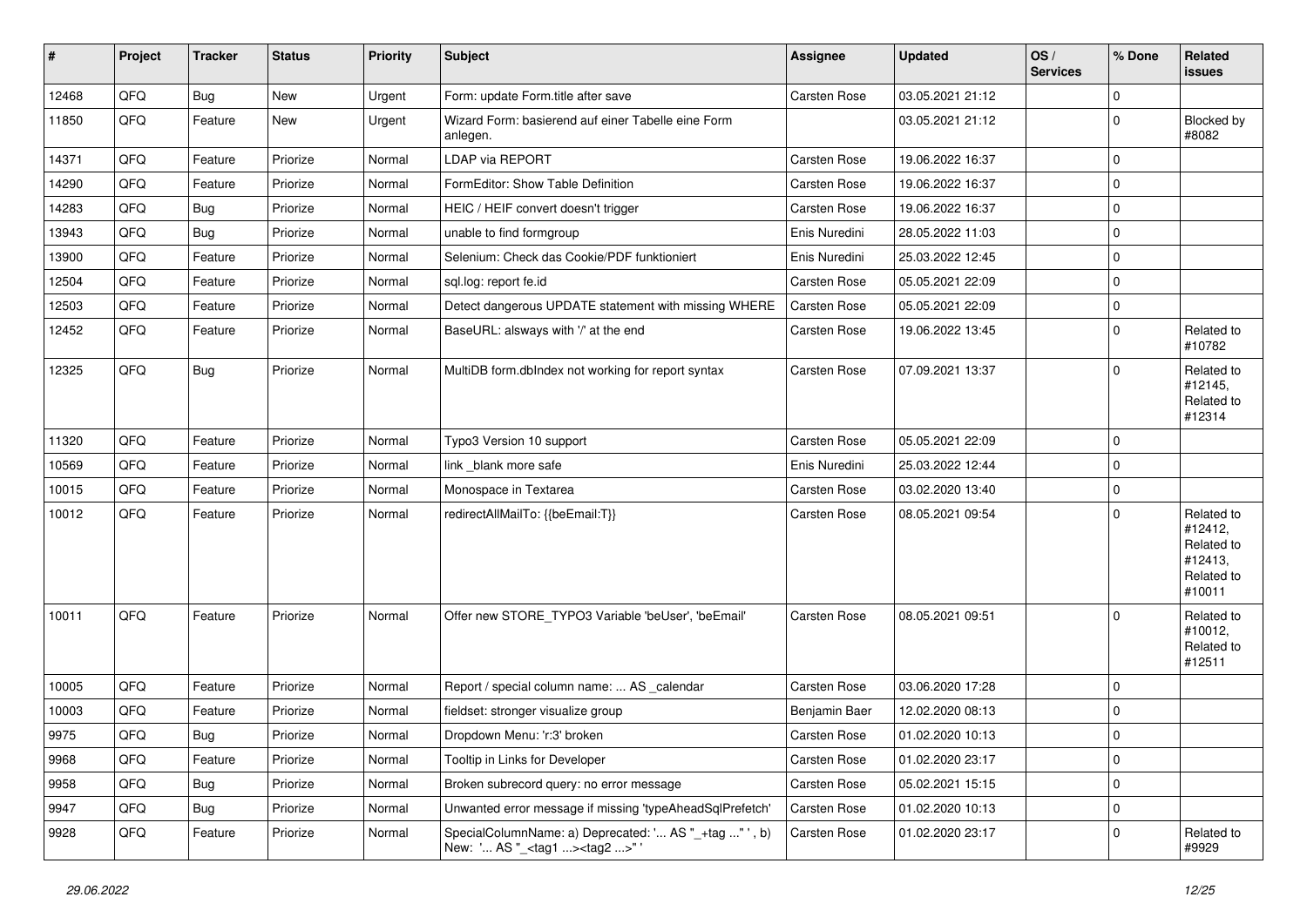| #    | Project | <b>Tracker</b> | <b>Status</b> | <b>Priority</b> | <b>Subject</b>                                                                                           | <b>Assignee</b>     | <b>Updated</b>   | OS/<br><b>Services</b> | % Done         | Related<br><b>issues</b>                                                |
|------|---------|----------------|---------------|-----------------|----------------------------------------------------------------------------------------------------------|---------------------|------------------|------------------------|----------------|-------------------------------------------------------------------------|
| 9900 | QFQ     | Feature        | Priorize      | Normal          | Generic API Call: tt-content record >> JSON                                                              | <b>Carsten Rose</b> | 01.02.2020 10:13 |                        | $\mathbf 0$    |                                                                         |
| 9862 | QFQ     | <b>Bug</b>     | Priorize      | Normal          | Failed writing to sql mail qfq.log should throw an exception                                             | Carsten Rose        | 01.02.2020 10:13 |                        | $\mathbf 0$    |                                                                         |
| 9834 | QFQ     | <b>Bug</b>     | Priorize      | Normal          | Input elements with tag 'disabled' are missing on<br>form-submit: server option 'processReadOnly' broken | Carsten Rose        | 07.12.2021 16:43 |                        | $\overline{0}$ | Related to<br>#9691,<br>Related to<br>#5305, Has<br>duplicate<br>#12331 |
| 9668 | QFQ     | Feature        | Priorize      | Normal          | Form.mode: rename 'hidden' to 'hide'                                                                     | Carsten Rose        | 05.05.2021 22:14 |                        | $\mathbf 0$    | Related to<br>#6437                                                     |
| 9394 | QFQ     | Feature        | Priorize      | Normal          | REST: allow for non numerical ids in get requests                                                        | <b>Carsten Rose</b> | 05.05.2021 22:10 |                        | $\mathbf 0$    |                                                                         |
| 9346 | QFQ     | Feature        | Priorize      | Normal          | beforeSave: check if an upload is given                                                                  | Carsten Rose        | 11.06.2021 21:18 |                        | $\mathbf 0$    |                                                                         |
| 9135 | QFQ     | Feature        | Priorize      | Normal          | Progress Bar generic / replace old hourglass download<br>popup                                           | Benjamin Baer       | 03.01.2022 07:43 |                        | $\Omega$       |                                                                         |
| 8963 | QFQ     | Feature        | Priorize      | Normal          | Setting values in a store: flexible way                                                                  | <b>Carsten Rose</b> | 05.05.2021 22:10 |                        | $\overline{0}$ | Related to<br>#8975                                                     |
| 8585 | QFQ     | Feature        | Priorize      | Normal          | Enhance Error message for 'unknown form'                                                                 | Carsten Rose        | 01.02.2020 10:13 |                        | $\overline{0}$ |                                                                         |
| 8584 | QFQ     | Feature        | Priorize      | Normal          | FE 'Action' - never assign to Container (except Template<br>Group)                                       | Carsten Rose        | 01.02.2020 10:13 |                        | $\overline{0}$ |                                                                         |
| 8277 | QFQ     | Feature        | Priorize      | Normal          | fe.parameter.default=                                                                                    | Carsten Rose        | 01.02.2020 23:17 |                        | $\mathbf 0$    | Related to<br>#8113                                                     |
| 8044 | QFQ     | Feature        | Priorize      | Normal          | Transaction: a) Form, b) Report                                                                          | <b>Carsten Rose</b> | 05.05.2021 22:14 |                        | $\overline{0}$ | Related to<br>#8043                                                     |
| 8037 | QFQ     | <b>Bug</b>     | Priorize      | Normal          | FE.type=upload (advanced mode): {{slaveld:V}} missing<br>during dynamic update                           | Carsten Rose        | 01.02.2020 10:13 |                        | $\overline{0}$ |                                                                         |
| 8034 | QFQ     | Feature        | Priorize      | Normal          | FormElement 'data': 22.22.2222 should not be accepted                                                    | <b>Carsten Rose</b> | 01.02.2020 10:13 |                        | $\overline{0}$ |                                                                         |
| 7965 | QFQ     | Feature        | Priorize      | Normal          | Input type 'text' with visual format - currency                                                          | Benjamin Baer       | 03.01.2022 07:45 |                        | $\mathbf 0$    |                                                                         |
| 7730 | QFQ     | Feature        | Priorize      | Normal          | SELECT Box: title in between                                                                             | Benjamin Baer       | 01.02.2020 23:22 |                        | $\overline{0}$ |                                                                         |
| 7656 | QFQ     | <b>Bug</b>     | Priorize      | Normal          | FE with required, 'pattern' and 'extraButtonLock': always<br>complain about missing value                | Carsten Rose        | 01.02.2020 10:13 |                        | $\overline{0}$ |                                                                         |
| 7630 | QFQ     | Feature        | Priorize      | Normal          | detailed error message for simple upload                                                                 | <b>Carsten Rose</b> | 01.02.2020 10:13 |                        | $\mathbf 0$    |                                                                         |
| 7616 | QFQ     | Bug            | Priorize      | Normal          | Selectlist with Enum & Dynamic Update                                                                    | Carsten Rose        | 01.02.2020 10:13 |                        | $\overline{0}$ |                                                                         |
| 7522 | QFQ     | Feature        | Priorize      | Normal          | Inserting default index.html to folder (Avoid Apache Indexing)                                           | Carsten Rose        | 01.02.2020 10:13 |                        | $\mathbf 0$    |                                                                         |
| 7290 | QFQ     | Feature        | Priorize      | Normal          | FormEditor: title as textarea if LEN(title)>60                                                           | Carsten Rose        | 01.02.2020 10:13 |                        | $\mathbf 0$    | Blocked by<br>#7682                                                     |
| 7217 | QFQ     | Feature        | Priorize      | Normal          | Download: notice User if `_sip=?` is missing                                                             | Carsten Rose        | 01.02.2020 10:13 |                        | $\mathbf 0$    |                                                                         |
| 6998 | QFQ     | Feature        | Priorize      | Normal          | Form: with debug=on show column information as tooltip of<br>column label                                | Carsten Rose        | 01.02.2020 10:13 |                        | $\overline{0}$ |                                                                         |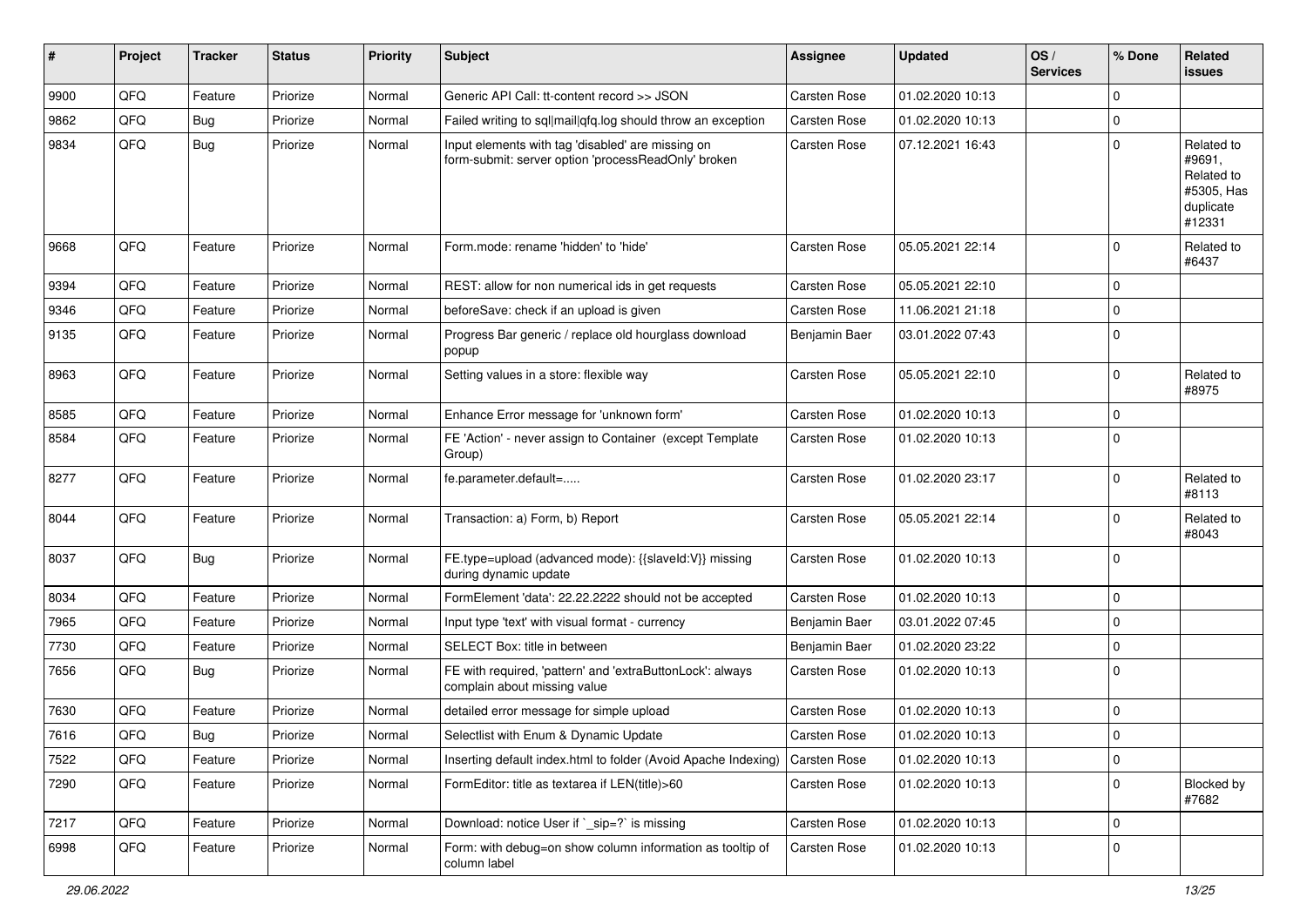| $\vert$ # | Project | <b>Tracker</b> | <b>Status</b> | <b>Priority</b> | <b>Subject</b>                                                                        | <b>Assignee</b>     | <b>Updated</b>   | OS/<br><b>Services</b> | % Done      | Related<br>issues                               |
|-----------|---------|----------------|---------------|-----------------|---------------------------------------------------------------------------------------|---------------------|------------------|------------------------|-------------|-------------------------------------------------|
| 6870      | QFQ     | Feature        | Priorize      | Normal          | Click on '_link' triggers an API call                                                 | Benjamin Baer       | 03.01.2022 08:25 |                        | $\Omega$    |                                                 |
| 6801      | QFQ     | Feature        | Priorize      | Normal          | Fabric: Maximize / FullIscreen                                                        | Benjamin Baer       | 21.03.2022 09:56 |                        | $\Omega$    |                                                 |
| 6574      | QFQ     | Bug            | Priorize      | Normal          | qfq.log: Fehlermeldung wurde angezeigt, aber nicht geloggt                            | <b>Carsten Rose</b> | 01.02.2020 10:13 |                        | $\Omega$    |                                                 |
| 6566      | QFQ     | Bug            | Priorize      | Normal          | Link Function 'delete': provided parameter missing on page<br>reload                  | Benjamin Baer       | 03.01.2022 08:08 |                        | $\mathbf 0$ |                                                 |
| 6224      | QFQ     | Feature        | Priorize      | Normal          | Dynamic update: fade in/out fields                                                    | Benjamin Baer       | 21.03.2022 09:50 |                        | $\Omega$    |                                                 |
| 6140      | QFQ     | Bug            | Priorize      | Normal          | QFQ DnD Sort: Locked fields                                                           | Benjamin Baer       | 21.03.2022 09:56 |                        | $\mathbf 0$ |                                                 |
| 5942      | QFQ     | Feature        | Priorize      | Normal          | 'L' and 'type': append to links, generate via '_link' by using 'u:'                   | Carsten Rose        | 01.02.2020 10:13 |                        | $\mathbf 0$ |                                                 |
| 5562      | QFQ     | Feature        | Priorize      | Normal          | Drag'n'Drop fuer Uploads                                                              | Benjamin Baer       | 21.03.2022 09:52 |                        | $\Omega$    | Related to<br>#9706                             |
| 5366      | QFQ     | Feature        | Priorize      | Normal          | Saving with keyboard shortcuts                                                        | Benjamin Baer       | 21.03.2022 09:47 |                        | $\mathbf 0$ |                                                 |
| 4457      | QFQ     | <b>Bug</b>     | Priorize      | Normal          | typeahead: pressing return to select an item, saves the form<br>and closes the form.  | Benjamin Baer       | 03.01.2022 08:01 |                        | $\Omega$    | Related to<br>#4398                             |
| 3867      | QFQ     | Feature        | Priorize      | Normal          | Readonly Formular: Template Groups add/delete<br>ausbeldnen                           | Carsten Rose        | 05.05.2021 22:12 |                        | $\Omega$    |                                                 |
| 3782      | QFQ     | Bug            | Priorize      | Normal          | Bei fehlerhafter Eingabe (z.B. Datum) sollte das erwartete<br>Format angezeigt werden | Carsten Rose        | 01.02.2020 10:13 |                        | $\mathbf 0$ |                                                 |
| 9121      | QFQ     | Bug            | Priorize      | High            | sip links have r and dblndexData set                                                  | Carsten Rose        | 12.06.2021 10:41 |                        | $\mathbf 0$ |                                                 |
| 8204      | QFQ     | Feature        | Priorize      | High            | Position 'required mark'                                                              | Carsten Rose        | 16.06.2021 13:44 |                        | $\Omega$    |                                                 |
| 8082      | QFQ     | Feature        | Priorize      | High            | Contact form without saving record                                                    | <b>Carsten Rose</b> | 07.12.2021 15:20 |                        | $\Omega$    | Related to<br>#8587,<br><b>Blocks</b><br>#11850 |
| 6116      | QFQ     | <b>Bug</b>     | Priorize      | High            | value of checkbox not saved                                                           | Carsten Rose        | 07.12.2021 17:19 |                        | $\mathbf 0$ |                                                 |
| 9534      | QFQ     | <b>Bug</b>     | Priorize      | Urgent          | FE.type=upload: 'Unknown Mode: ID"                                                    | Carsten Rose        | 03.05.2021 21:14 |                        | $\Omega$    | Related to<br>#9532                             |
| 9173      | QFQ     | Bug            | Priorize      | Urgent          | Stale Record Lock: Firefox                                                            | <b>Carsten Rose</b> | 03.05.2021 21:14 |                        | $\Omega$    | Related to<br>#9789                             |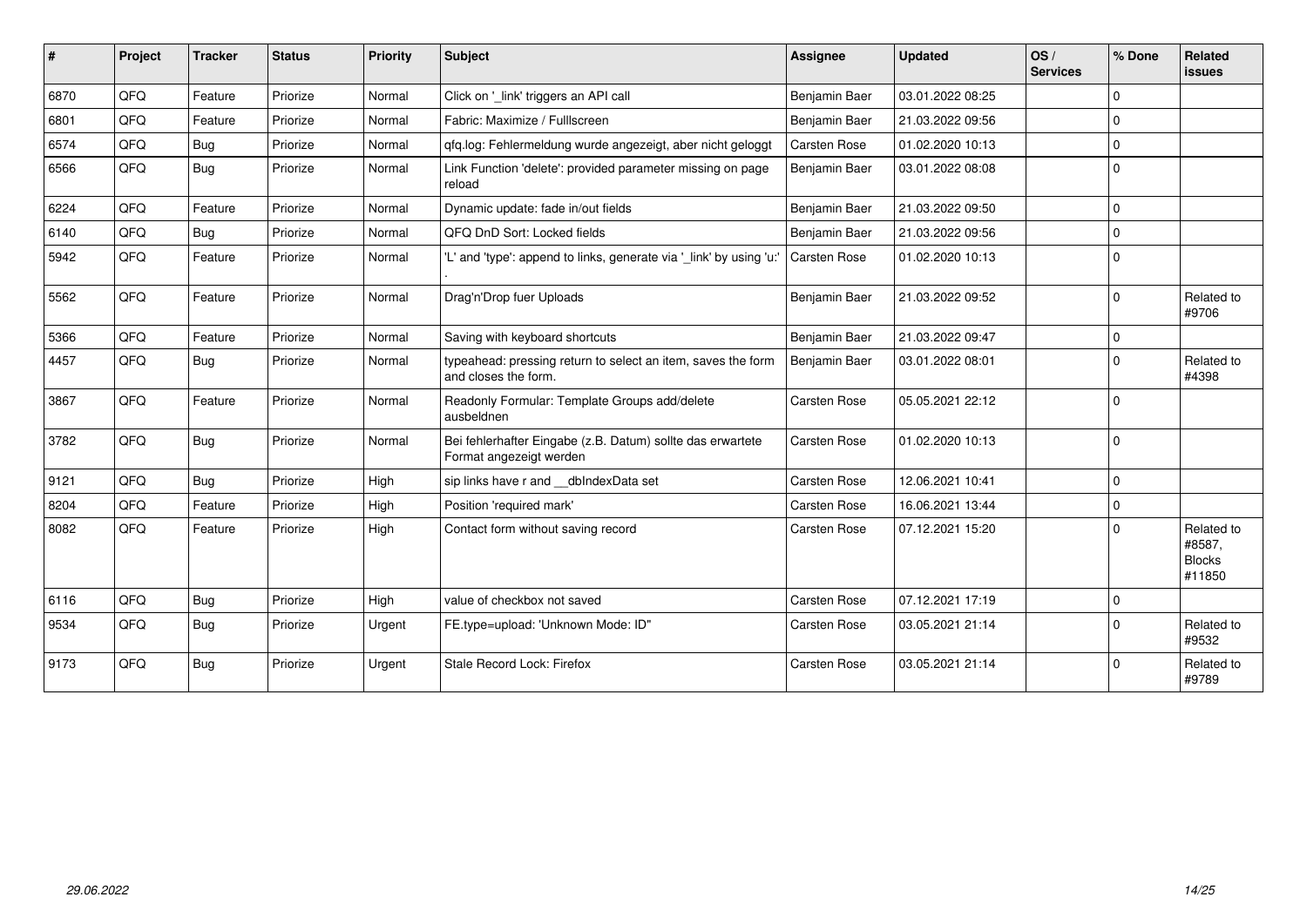| $\sharp$ | Project | <b>Tracker</b> | <b>Status</b> | <b>Priority</b> | <b>Subject</b>                                                                          | Assignee            | <b>Updated</b>   | OS/<br><b>Services</b> | % Done      | Related<br><b>issues</b>                                                                                                                                              |
|----------|---------|----------------|---------------|-----------------|-----------------------------------------------------------------------------------------|---------------------|------------------|------------------------|-------------|-----------------------------------------------------------------------------------------------------------------------------------------------------------------------|
| 14320    | QFQ     | Feature        | ToDo          | Normal          | Allow specific HTML Tags and Attributes: general, TinyMCE                               | Enis Nuredini       | 17.06.2022 10:44 |                        | $\mathbf 0$ | Related to<br>#12664,<br>Related to<br>#12039,<br>Related to<br>#11702,<br>Related to<br>#7239,<br>Related to<br>#3708,<br>Related to<br>#3646,<br>Related to<br>#880 |
| 14303    | QFQ     | Bug            | ToDo          | Normal          | datetime broken with picker                                                             | Enis Nuredini       | 17.06.2022 09:02 |                        | $\mathbf 0$ | Related to<br>#12630                                                                                                                                                  |
| 13899    | QFQ     | <b>Bug</b>     | ToDo          | Normal          | Selenium: zum laufen bringen                                                            | Enis Nuredini       | 25.03.2022 10:24 |                        | $\mathbf 0$ |                                                                                                                                                                       |
| 12262    | QFQ     | Feature        | ToDo          | Normal          | Form buttons on top: more customable                                                    | Enis Nuredini       | 17.06.2022 10:44 |                        | $\Omega$    | Related to<br>#13945, Has<br>duplicate<br>#4046, Has<br>duplicate<br>#10080                                                                                           |
| 12463    | QFQ     | <b>Bug</b>     | ToDo          | High            | QFQ Function: 'function' and 'sql' on same level - output of<br>sql is shown two times. | Carsten Rose        | 15.12.2021 16:31 |                        | $\mathbf 0$ |                                                                                                                                                                       |
| 12395    | QFQ     | Bug            | ToDo          | High            | QFQ Function: Result two times shown                                                    | Carsten Rose        | 18.02.2022 08:59 |                        | $\mathbf 0$ |                                                                                                                                                                       |
| 7602     | QFQ     | Feature        | ToDo          | High            | Multi Select: with checkboxes                                                           | Benjamin Baer       | 22.03.2022 09:07 |                        | $\Omega$    |                                                                                                                                                                       |
| 14323    | QFQ     | Bug            | In Progress   | Normal          | Report: render=both single - no impact                                                  | Carsten Rose        | 19.06.2022 18:31 |                        | $\mathbf 0$ |                                                                                                                                                                       |
| 14175    | QFQ     | Bug            | In Progress   | Normal          | Opening a form with no QFQ Session cookie fails                                         | Carsten Rose        | 03.06.2022 10:40 |                        | $\mathbf 0$ |                                                                                                                                                                       |
| 12630    | QFQ     | Feature        | In Progress   | Normal          | Input: date[time]: min / max values                                                     | Enis Nuredini       | 20.06.2022 18:31 |                        | $\Omega$    | Related to<br>#10096,<br>Related to<br>#14302,<br>Related to<br>#14303                                                                                                |
| 12439    | QFQ     | Feature        | In Progress   | Normal          | TinyMCE Paste from Word & Character Count/Limit                                         | Carsten Rose        | 05.05.2021 22:15 |                        | $\mathbf 0$ |                                                                                                                                                                       |
| 11980    | QFQ     | Feature        | In Progress   | Normal          | protected verzeichnis MUSS geschützt werden                                             | <b>Carsten Rose</b> | 07.09.2021 13:30 |                        | $\mathbf 0$ |                                                                                                                                                                       |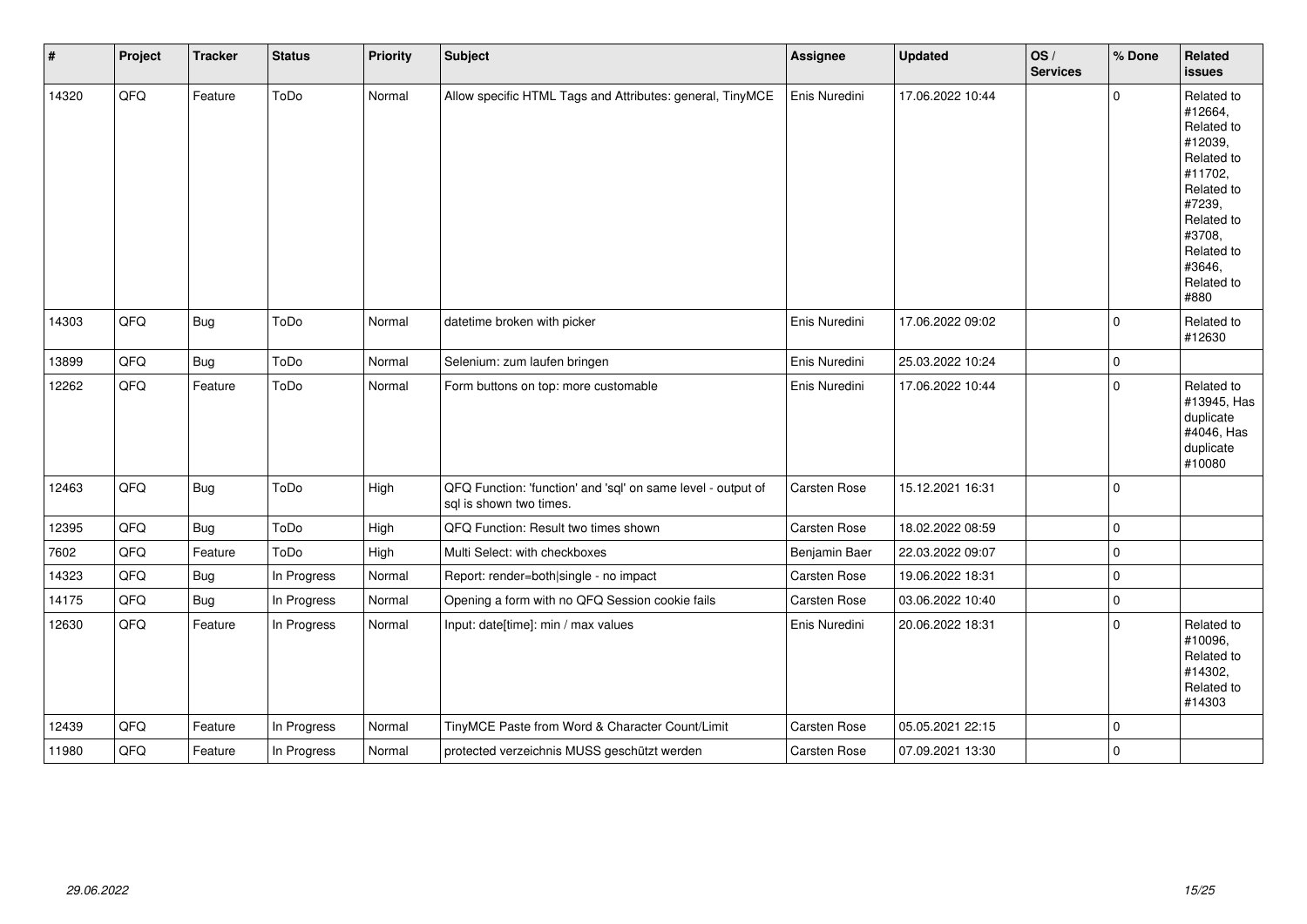| #     | Project | <b>Tracker</b> | <b>Status</b>              | <b>Priority</b> | Subject                                                                            | <b>Assignee</b>     | <b>Updated</b>   | OS/<br><b>Services</b> | % Done       | Related<br><b>issues</b>                                                                                                       |
|-------|---------|----------------|----------------------------|-----------------|------------------------------------------------------------------------------------|---------------------|------------------|------------------------|--------------|--------------------------------------------------------------------------------------------------------------------------------|
| 11517 | QFO     | Bug            | In Progress                | Normal          | extraButtonInfo Broken for multiple FormElements                                   | Carsten Rose        | 12.05.2022 13:12 |                        | $\Omega$     | Related to<br>#7890,<br>Related to<br>#3811, Has<br>duplicate<br>#10905, Has<br>duplicate<br>#10553, Has<br>duplicate<br>#6779 |
| 11076 | QFQ     | Feature        | In Progress                | Normal          | SELECT  AS _websocket                                                              | <b>Carsten Rose</b> | 30.08.2020 17:49 |                        | $\mathbf 0$  |                                                                                                                                |
| 10661 | QFQ     | Bug            | In Progress                | Normal          | Typo3 Warnungen                                                                    | Carsten Rose        | 07.09.2021 13:23 |                        | $\mathbf 0$  | Related to<br>#12440                                                                                                           |
| 10443 | QFQ     | Feature        | In Progress                | Normal          | Konzept_api / _live                                                                | Carsten Rose        | 07.05.2020 09:39 |                        | $\mathbf 0$  |                                                                                                                                |
| 6250  | QFQ     | Feature        | In Progress                | Normal          | Enhance layout: a) Subrecord, b) Subrecord-Title                                   | Carsten Rose        | 01.02.2020 23:22 |                        | $\mathbf 0$  | Related to<br>#5391                                                                                                            |
| 5695  | QFQ     | Feature        | In Progress                | Normal          | Multiform                                                                          | Carsten Rose        | 02.01.2021 18:38 |                        | $\mathbf 0$  |                                                                                                                                |
| 4194  | QFQ     | Feature        | In Progress                | Normal          | Bootstrap 4 ist jetzt offiziel                                                     |                     | 03.05.2021 20:47 |                        | $\mathbf 0$  | Related to<br>#10114                                                                                                           |
| 12508 | QFQ     | <b>Bug</b>     | In Progress                | High            | qfq Form: sendMail                                                                 | Karin Niffeler      | 19.03.2022 17:48 |                        | $\mathbf 0$  |                                                                                                                                |
| 13566 | QFQ     | Feature        | Ready to sync<br>(develop) | Normal          | Delete config-example.qfq.php file                                                 | Carsten Rose        | 23.12.2021 09:25 |                        | $\mathbf 0$  |                                                                                                                                |
| 13767 | QFQ     | <b>Bug</b>     | Feedback                   | Normal          | date/time-picker: required shows up/down button orange                             | Enis Nuredini       | 16.05.2022 23:16 |                        | $\mathbf 0$  |                                                                                                                                |
| 12546 | QFQ     | Bug            | Feedback                   | Normal          | Branch 'Development' - Unit Tests mit dirty workaround<br>angepasst                | Carsten Rose        | 19.03.2022 17:48 |                        | $\mathbf 0$  |                                                                                                                                |
| 11347 | QFQ     | Bug            | Feedback                   | Normal          | If Bedingungen funktionieren nicht korrekt                                         | Christoph Fuchs     | 21.03.2021 20:37 |                        | $\mathbf 0$  |                                                                                                                                |
| 10782 | QFQ     | Feature        | Feedback                   | Normal          | Tiny MCE: Image Upload                                                             | Enis Nuredini       | 16.05.2022 23:16 |                        | $\mathbf 0$  | Related to<br>#12452                                                                                                           |
| 10124 | QFQ     | Feature        | Feedback                   | Normal          | qfq AAI-Login                                                                      | Karin Niffeler      | 07.05.2020 09:36 |                        | $\mathbf 0$  |                                                                                                                                |
| 9898  | QFQ     | <b>Bug</b>     | Feedback                   | Normal          | Formular trotz Timeout gespeichert                                                 | Benjamin Baer       | 01.02.2020 15:56 |                        | 0            |                                                                                                                                |
| 9535  | QFQ     | Bug            | Feedback                   | Normal          | Report:  AS '_vertical' - column to wide - vertical >> rot45,<br>rot <sub>90</sub> | Benjamin Baer       | 01.02.2020 15:56 |                        | $\mathbf 0$  |                                                                                                                                |
| 8316  | QFQ     | Bug            | Feedback                   | Normal          | Documentation/Behaviour for Nested Queries and<br>Record-Store confusing           | Nicola Chiapolini   | 20.11.2019 09:14 |                        | $\mathbf 0$  |                                                                                                                                |
| 5894  | QFO     | Feature        | Feedback                   | Normal          | Typeahead in Report: show/hide rows dynamically                                    | Carsten Rose        | 18.02.2022 08:50 |                        | $\Omega$     | Related to<br>#5893,<br>Related to<br>#5885                                                                                    |
| 11630 | QFO     | <b>Bug</b>     | Feedback                   | High            | Bitte check ob CALL() in 20.11.0 noch so funktioniert wie in<br>20.4.1             | Enis Nuredini       | 28.05.2022 13:45 |                        | $\mathbf{0}$ | Related to<br>#11325                                                                                                           |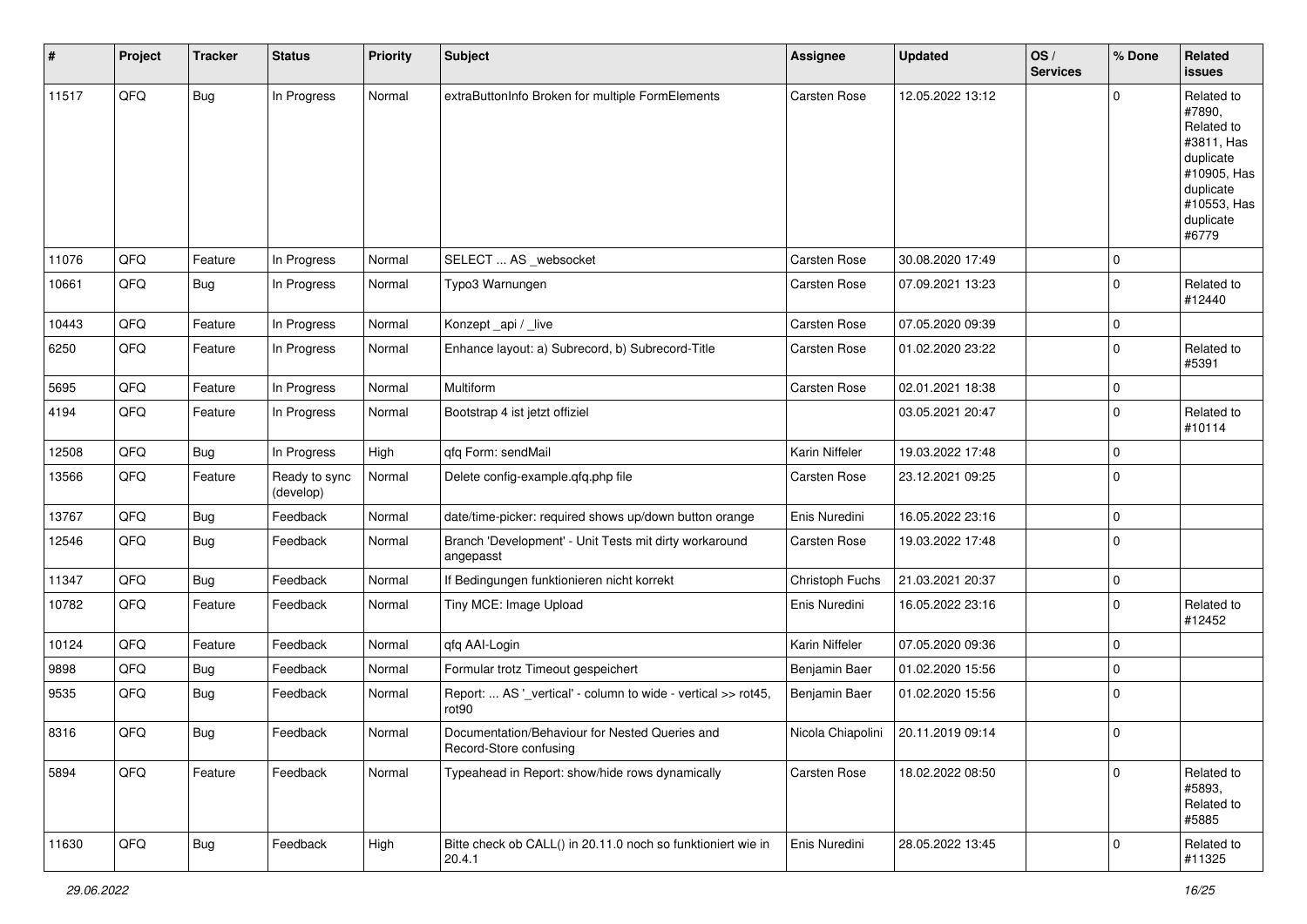| #     | Project | <b>Tracker</b> | <b>Status</b>     | <b>Priority</b> | Subject                                                               | <b>Assignee</b> | <b>Updated</b>   | OS/<br><b>Services</b> | % Done      | Related<br>issues                                                     |
|-------|---------|----------------|-------------------|-----------------|-----------------------------------------------------------------------|-----------------|------------------|------------------------|-------------|-----------------------------------------------------------------------|
| 9548  | QFQ     | Feature        | Feedback          | High            | FormElement: Pattern mismatch - optional report only on<br>focus lost | Benjamin Baer   | 03.05.2021 21:14 |                        | $\Omega$    |                                                                       |
| 9052  | QFQ     | Feature        | Feedback          | High            | Report: CodeMirror with SQL Syntax Highlight in FE                    | Enis Nuredini   | 08.06.2022 10:25 |                        | $\mathbf 0$ |                                                                       |
| 7456  | QFQ     | Bug            | Some day<br>maybe | Low             | Todos in Code: solve or make ticket                                   | Carsten Rose    | 16.09.2021 15:10 |                        | $\Omega$    |                                                                       |
| 3567  | QFQ     | Feature        | Some day<br>maybe | Low             | 'Save', 'Close', 'New' als FormElement                                |                 | 11.12.2019 16:02 |                        | $\Omega$    |                                                                       |
| 3537  | QFQ     | Feature        | Some day<br>maybe | Low             | SHOW COLUMNS FROM tableName - Extend '{{!'<br>definition              | Carsten Rose    | 11.12.2019 16:02 |                        | $\Omega$    |                                                                       |
| 3273  | QFQ     | Feature        | Some day<br>maybe | Low             | Dirty Flag in Form                                                    | Carsten Rose    | 11.12.2019 16:02 |                        | $\mathbf 0$ |                                                                       |
| 13608 | QFQ     | Feature        | Some day<br>maybe | Normal          | Automatic Browser Language Redirect                                   | Enis Nuredini   | 17.06.2022 08:35 |                        | $\mathbf 0$ |                                                                       |
| 12611 | QFQ     | Feature        | Some day<br>maybe | Normal          | Refactoring: Bootstrap with Lazy Loading                              | Carsten Rose    | 08.06.2022 10:37 |                        | $\mathbf 0$ | Related to<br>#12490,<br>Related to<br>#10013,<br>Related to<br>#7732 |
| 12337 | QFQ     | Feature        | Some day<br>maybe | Normal          | Database.php: better caching                                          | Carsten Rose    | 16.09.2021 15:10 |                        | $\Omega$    |                                                                       |
| 12315 | QFQ     | Feature        | Some day<br>maybe | Normal          | Form History (Diffs) / Backups                                        | Carsten Rose    | 16.09.2021 15:10 |                        | $\mathbf 0$ |                                                                       |
| 11323 | QFQ     | Feature        | Some day<br>maybe | Normal          | Report Frontend Editor Modal + Codemirror                             | Carsten Rose    | 16.09.2021 15:10 |                        | $\mathbf 0$ | Related to<br>#11036                                                  |
| 11322 | QFQ     | Feature        | Some day<br>maybe | Normal          | Form Element JSON - (multiline parameter field)                       | Carsten Rose    | 16.09.2021 15:10 |                        | $\mathbf 0$ |                                                                       |
| 11217 | QFQ     | Feature        | Some day<br>maybe | Normal          | <b>Extend Script Functionality</b>                                    | Carsten Rose    | 16.09.2021 15:10 |                        | $\Omega$    |                                                                       |
| 11036 | QFQ     | Feature        | Some day<br>maybe | Normal          | inline report editor permissions                                      | Carsten Rose    | 16.09.2021 15:09 |                        | $\mathbf 0$ | Related to<br>#11323                                                  |
| 10745 | QFQ     | Feature        | Some day<br>maybe | Normal          | Tablesorter Excel Export                                              | Carsten Rose    | 16.09.2021 15:09 |                        | $\Omega$    |                                                                       |
| 10738 | QFQ     | Feature        | Some day<br>maybe | Normal          | CORS headers for external API requests                                |                 | 10.06.2020 14:00 |                        | $\pmb{0}$   |                                                                       |
| 10716 | QFQ     | Feature        | Some day<br>maybe | Normal          | Business Logic mit Externen Skripten                                  | Carsten Rose    | 16.09.2021 15:10 |                        | $\mathbf 0$ | Related to<br>#10713,<br>Related to<br>#8217                          |
| 10116 | QFQ     | Feature        | Some day<br>maybe | Normal          | TypeAhead: Tag - show inside 'input' element                          | Carsten Rose    | 16.09.2021 15:09 |                        | $\mathbf 0$ |                                                                       |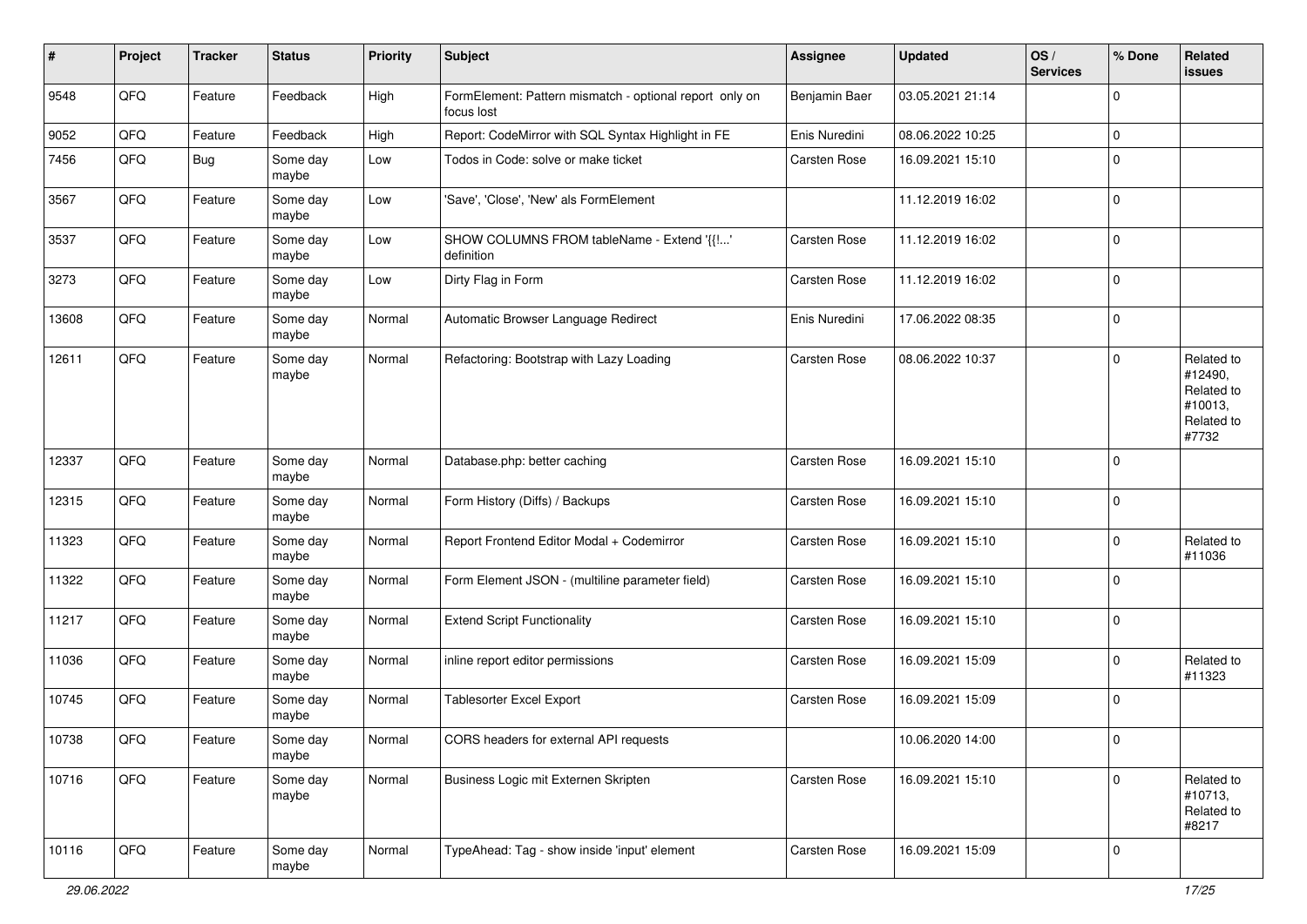| #     | Project | <b>Tracker</b> | <b>Status</b>     | <b>Priority</b> | <b>Subject</b>                                                           | <b>Assignee</b>     | <b>Updated</b>   | OS/<br><b>Services</b> | % Done      | <b>Related</b><br><b>issues</b>                                       |
|-------|---------|----------------|-------------------|-----------------|--------------------------------------------------------------------------|---------------------|------------------|------------------------|-------------|-----------------------------------------------------------------------|
| 10095 | QFQ     | Feature        | Some day<br>maybe | Normal          | Generic Gitlab Integration into QFQ                                      | Carsten Rose        | 16.09.2021 15:10 |                        | $\mathbf 0$ |                                                                       |
| 10013 | QFQ     | Feature        | Some day<br>maybe | Normal          | FE.typ=editor: CodeMirror                                                | <b>Carsten Rose</b> | 08.06.2022 10:37 |                        | $\mathbf 0$ | Related to<br>#12611,<br>Related to<br>#12490,<br>Related to<br>#7732 |
| 9704  | QFQ     | Feature        | Some day<br>maybe | Normal          | Thumbnails Generieren beim Splitten von PDF Files                        | <b>Carsten Rose</b> | 11.12.2019 16:01 |                        | $\mathbf 0$ |                                                                       |
| 9669  | QFQ     | Bug            | Some day<br>maybe | Normal          | Checkbox / Template Group: radio/checkbox visible broken<br>after 'add'  | Carsten Rose        | 16.06.2021 13:47 |                        | $\Omega$    | Related to<br>#8091                                                   |
| 9579  | QFQ     | Feature        | Some day<br>maybe | Normal          | Multiform with Process Row                                               | Carsten Rose        | 11.12.2019 16:01 |                        | $\mathbf 0$ |                                                                       |
| 9281  | QFQ     | Bug            | Some day<br>maybe | Normal          | Allow STRICT_TRANS_TABLES                                                | Carsten Rose        | 02.01.2021 18:43 |                        | $\mathbf 0$ |                                                                       |
| 9130  | QFQ     | Feature        | Some day<br>maybe | Normal          | tablesorter: Automatic Row numbering / Zeilenummer                       | Benjamin Baer       | 01.02.2020 23:22 |                        | $\mathbf 0$ |                                                                       |
| 9126  | QFQ     | Bug            | Some day<br>maybe | Normal          | hidden Form elements are present in page source                          |                     | 02.01.2021 18:41 |                        | $\mathbf 0$ |                                                                       |
| 9024  | QFQ     | <b>Bug</b>     | Some day<br>maybe | Normal          | QFQ Einarbeitung                                                         |                     | 01.02.2020 15:56 |                        | $\mathbf 0$ |                                                                       |
| 9020  | QFQ     | <b>Bug</b>     | Some day<br>maybe | Normal          | radio mit buttonClass und dynamicUpdate lassen sich nicht<br>kombinieren |                     | 11.12.2019 16:01 |                        | $\mathbf 0$ |                                                                       |
| 8894  | QFQ     | Feature        | Some day<br>maybe | Normal          | Documentation Tags Usable in QFQ Application                             | <b>Carsten Rose</b> | 11.12.2019 16:01 |                        | $\mathbf 0$ |                                                                       |
| 8892  | QFQ     | Feature        | Some day<br>maybe | Normal          | Display and Edit SQL Comments in Form Editor                             | Carsten Rose        | 11.12.2019 16:01 |                        | $\mathbf 0$ |                                                                       |
| 8586  | QFQ     | Feature        | Some day<br>maybe | Normal          | QFQ: Enhance Error message for 'record not found'                        | Carsten Rose        | 16.09.2021 15:10 |                        | $\mathbf 0$ |                                                                       |
| 8520  | QFQ     | Feature        | Some day<br>maybe | Normal          | Bring QFQ to Composer                                                    | Carsten Rose        | 16.09.2021 15:10 |                        | $\mathbf 0$ |                                                                       |
| 8106  | QFQ     | <b>Bug</b>     | Some day<br>maybe | Normal          | Dynamic Update: Feld kann nicht auf empty zurückgesetzt<br>werden        | Carsten Rose        | 11.12.2019 16:01 |                        | $\mathbf 0$ |                                                                       |
| 8101  | QFO     | Feature        | Some day<br>maybe | Normal          | Password hash: support further hashing methods                           | Carsten Rose        | 16.09.2021 15:10 |                        | $\mathbf 0$ |                                                                       |
| 8056  | QFO     | Feature        | Some day<br>maybe | Normal          | Termin Organisation (Reservation)                                        |                     | 01.02.2020 23:19 |                        | $\mathbf 0$ | Related to<br>#8658                                                   |
| 7921  | QFG     | Feature        | Some day<br>maybe | Normal          | Rest API Export: URL kuerzer machen                                      |                     | 01.02.2020 23:19 |                        | $\mathbf 0$ |                                                                       |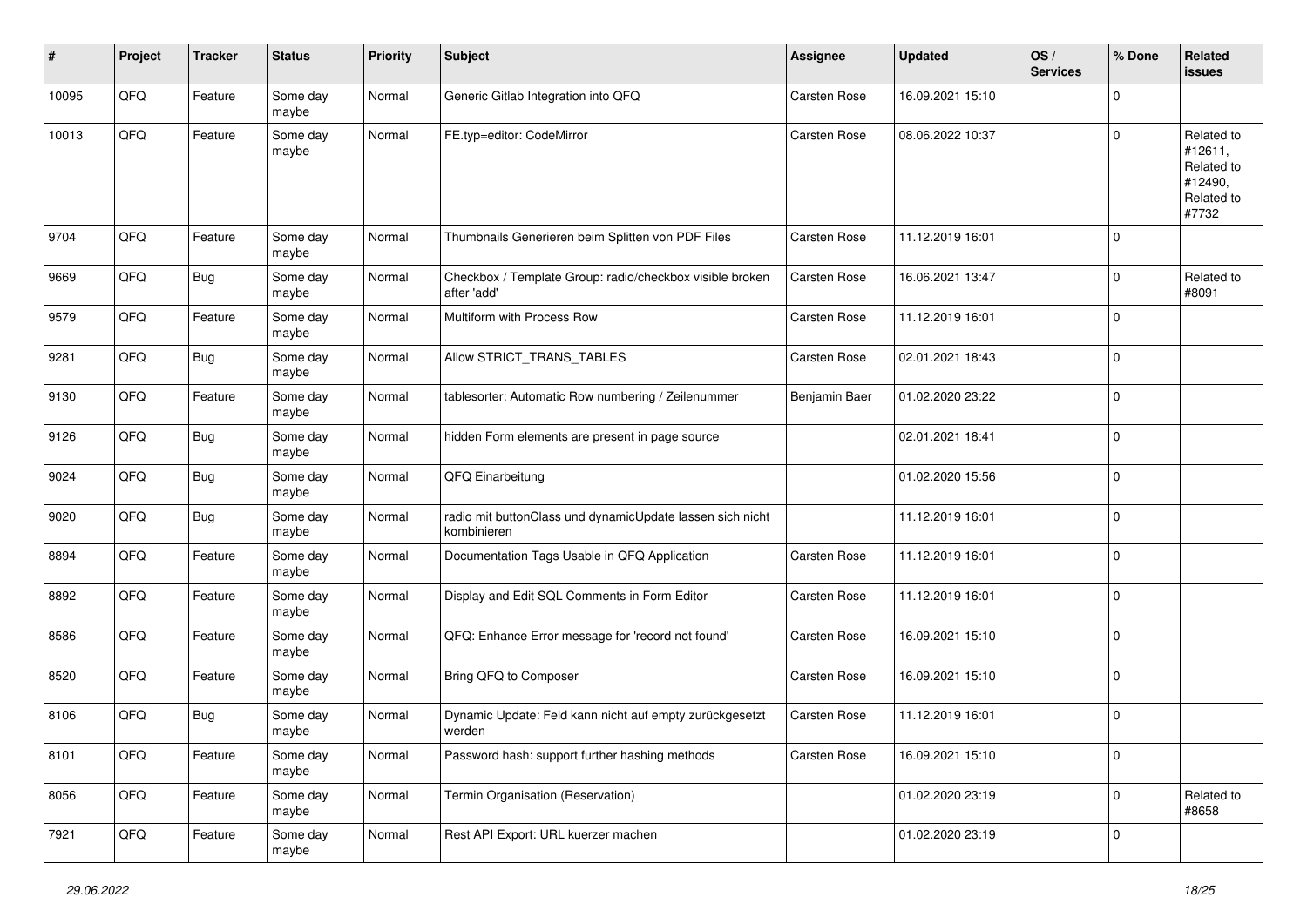| ∦    | Project | <b>Tracker</b> | <b>Status</b>     | <b>Priority</b> | <b>Subject</b>                                                                                 | <b>Assignee</b>     | <b>Updated</b>   | OS/<br><b>Services</b> | % Done         | Related<br><b>issues</b>                                               |
|------|---------|----------------|-------------------|-----------------|------------------------------------------------------------------------------------------------|---------------------|------------------|------------------------|----------------|------------------------------------------------------------------------|
| 7732 | QFQ     | Feature        | Some day<br>maybe | Normal          | Javascript: Lazy Loading der add on libs                                                       | Benjamin Baer       | 08.06.2022 10:38 |                        | $\mathbf 0$    | Related to<br>#12611,<br>Related to<br>#12490,<br>Related to<br>#10013 |
| 7453 | QFQ     | Feature        | Some day<br>maybe | Normal          | import / export forms QFQ                                                                      | Carsten Rose        | 16.09.2021 15:10 |                        | $\overline{0}$ |                                                                        |
| 7452 | QFQ     | Feature        | Some day<br>maybe | Normal          | automate deployment new QFQ version                                                            | <b>Carsten Rose</b> | 16.09.2021 15:10 |                        | $\overline{0}$ |                                                                        |
| 7402 | QFQ     | <b>Bug</b>     | Some day<br>maybe | Normal          | thumbnail cache: outdated picture when permission denied<br>and permission resolved.           |                     | 01.02.2020 23:20 |                        | $\overline{0}$ |                                                                        |
| 7336 | QFQ     | Feature        | Some day<br>maybe | Normal          | PDF Upload: disallow PDFs with specific Meta information                                       | Carsten Rose        | 11.12.2019 16:01 |                        | $\pmb{0}$      |                                                                        |
| 7281 | QFQ     | <b>Bug</b>     | Some day<br>maybe | Normal          | Subrecords: on large screen separator line too short                                           |                     | 01.02.2020 23:19 |                        | $\overline{0}$ |                                                                        |
| 7278 | QFQ     | Feature        | Some day<br>maybe | Normal          | Form: Wert vordefinieren der immer gesetzt wird                                                |                     | 02.05.2021 09:27 |                        | $\mathbf 0$    |                                                                        |
| 7229 | QFQ     | Feature        | Some day<br>maybe | Normal          | New FormElement.type: Button                                                                   |                     | 01.02.2021 12:32 |                        | $\mathbf 0$    |                                                                        |
| 7108 | QFQ     | Feature        | Some day<br>maybe | Normal          | QFQ Wrap Elements                                                                              |                     | 11.12.2019 16:01 |                        | $\overline{0}$ |                                                                        |
| 7107 | QFQ     | Feature        | Some day<br>maybe | Normal          | Showcase Registration Tool: Anmeldung / Administration :<br>Liste Anmeldungen / Emaileinaldung | Carsten Rose        | 11.12.2019 16:01 |                        | $\overline{0}$ |                                                                        |
| 7106 | QFQ     | Feature        | Some day<br>maybe | Normal          | Beispiel Nummerierung von Rows in Report                                                       |                     | 11.12.2019 16:01 |                        | $\overline{0}$ |                                                                        |
| 7105 | QFQ     | Feature        | Some day<br>maybe | Normal          | Beispiel wie man in einer zweiten Tabelle speichert.                                           |                     | 11.12.2019 16:01 |                        | $\overline{0}$ |                                                                        |
| 7104 | QFQ     | Feature        | Some day<br>maybe | Normal          | Manual: hint about escaping if '\r' appears in mail body                                       |                     | 11.12.2019 16:01 |                        | $\overline{0}$ |                                                                        |
| 7101 | QFQ     | Bug            | Some day<br>maybe | Normal          | 'form' in SIP and 'report' - breaks                                                            |                     | 01.02.2020 23:20 |                        | $\overline{0}$ |                                                                        |
| 7100 | QFQ     | Feature        | Some day<br>maybe | Normal          | Download: log access, max downloads, time limit                                                |                     | 01.02.2020 23:19 |                        | $\mathbf 0$    |                                                                        |
| 6992 | QFO     | Feature        | Some day<br>maybe | Normal          | DB exception: Syntax Highlight                                                                 |                     | 11.12.2019 16:01 |                        | $\overline{0}$ | Related to<br>#5450                                                    |
| 6972 | QFO     | Feature        | Some day<br>maybe | Normal          | Fabric Clipboard / cross browser tab                                                           | Benjamin Baer       | 01.02.2020 23:21 |                        | $\mathbf 0$    |                                                                        |
| 6970 | QFG     | Feature        | Some day<br>maybe | Normal          | tablesorter: default fuer 'sortReset' aendern von 'Ctrl' zu 'Alt'                              | Benjamin Baer       | 01.02.2020 23:21 |                        | $\mathbf 0$    |                                                                        |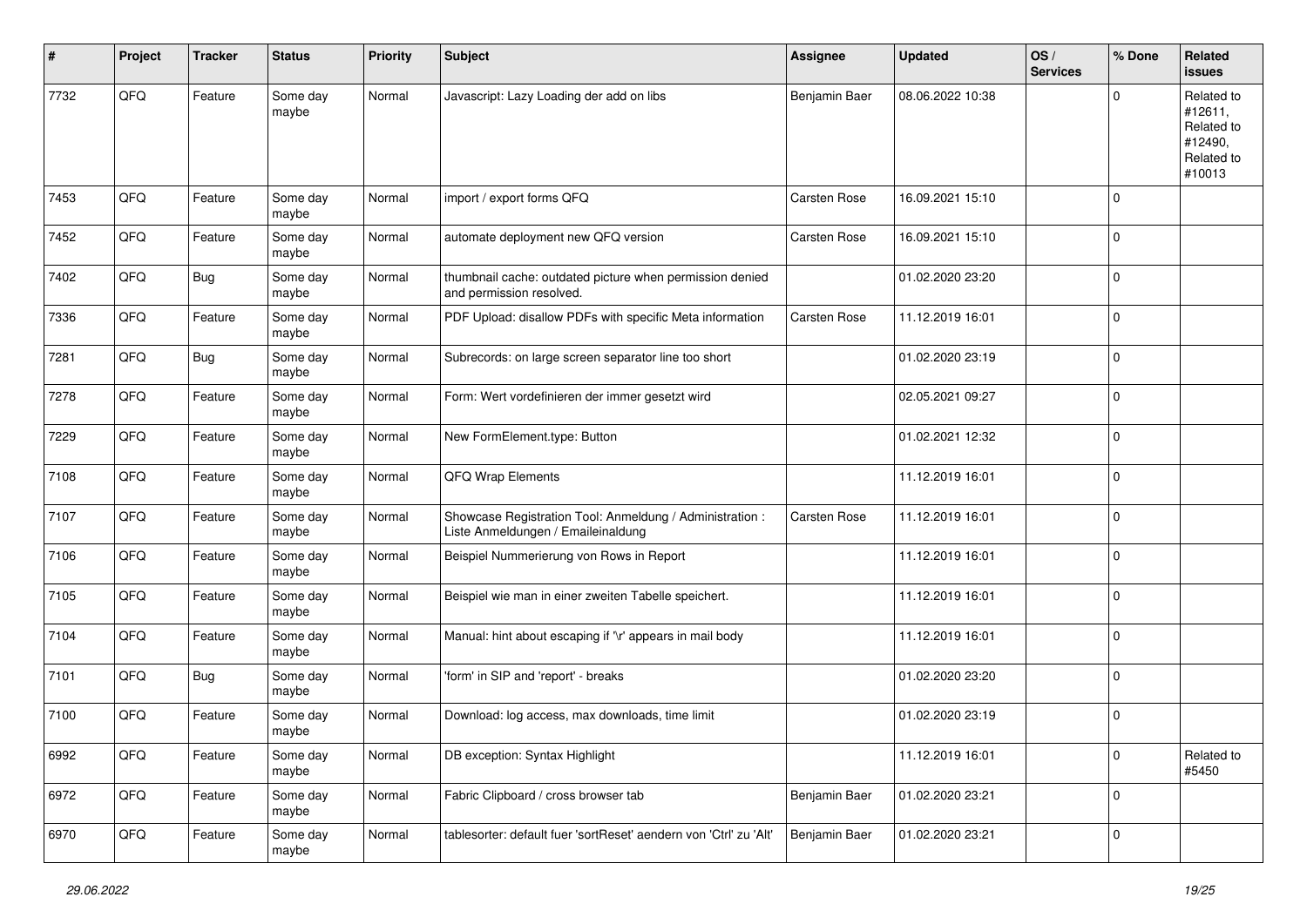| $\sharp$ | Project | <b>Tracker</b> | <b>Status</b>     | <b>Priority</b> | <b>Subject</b>                                                                    | <b>Assignee</b> | <b>Updated</b>   | OS/<br><b>Services</b> | % Done      | Related<br><b>issues</b> |
|----------|---------|----------------|-------------------|-----------------|-----------------------------------------------------------------------------------|-----------------|------------------|------------------------|-------------|--------------------------|
| 6715     | QFQ     | Feature        | Some day<br>maybe | Normal          | Code-Refactoring: dbArray vereinheitlichen                                        | Carsten Rose    | 11.12.2019 16:02 |                        | $\Omega$    |                          |
| 6704     | QFQ     | Feature        | Some day<br>maybe | Normal          | Upload Mode: Bilder in Notizen rechts sollen aktuellen<br>Upload repräsentieren.  |                 | 01.02.2020 23:19 |                        | $\mathbf 0$ | Related to<br>#3264      |
| 6515     | QFQ     | Feature        | Some day<br>maybe | Normal          | Formular: Felder dynamisch ein/ausblenden                                         |                 | 11.12.2019 16:02 |                        | $\mathbf 0$ |                          |
| 6299     | QFQ     | Feature        | Some day<br>maybe | Normal          | Attack detection: log table with invalid SIP access                               |                 | 11.12.2019 16:02 |                        | $\Omega$    | Related to<br>#3947      |
| 6288     | QFQ     | Feature        | Some day<br>maybe | Normal          | Best Practice: Erklaeren wie man ein Formular ganz in<br>'weiss' erstellen kann   |                 | 11.12.2019 16:02 |                        | $\mathbf 0$ |                          |
| 6084     | QFQ     | Feature        | Some day<br>maybe | Normal          | New escape type: 'D' - convert date                                               |                 | 01.02.2020 23:19 |                        | $\Omega$    |                          |
| 6083     | QFQ     | Feature        | Some day<br>maybe | Normal          | Dynamic Update: Value Check via SQL                                               |                 | 11.12.2019 16:02 |                        | $\mathbf 0$ |                          |
| 5991     | QFQ     | Bug            | Some day<br>maybe | Normal          | URLs with ' ' or long parameter are problematic                                   | Carsten Rose    | 01.02.2020 23:19 |                        | $\Omega$    |                          |
| 5983     | QFQ     | Feature        | Some day<br>maybe | Normal          | Form Submit (save & update): normalize date/-time FE                              | Carsten Rose    | 01.02.2020 23:19 |                        | $\Omega$    |                          |
| 5923     | QFQ     | Feature        | Some day<br>maybe | Normal          | fillStoreSystemBySqlLate                                                          |                 | 01.02.2020 23:19 |                        | $\mathbf 0$ |                          |
| 5895     | QFQ     | Feature        | Some day<br>maybe | Normal          | Tutorial: List of all QFQ Features                                                |                 | 01.02.2020 23:19 |                        | $\mathbf 0$ |                          |
| 5893     | QFQ     | Feature        | Some day<br>maybe | Normal          | Edit on double-click                                                              |                 | 01.02.2020 23:19 |                        | $\mathbf 0$ | Related to<br>#5894      |
| 5892     | QFQ     | Feature        | Some day<br>maybe | Normal          | QFQ should use T3 API to manipulate FE GROUP<br>membership                        |                 | 01.02.2020 23:20 |                        | $\mathbf 0$ |                          |
| 5877     | QFQ     | Bug            | Some day<br>maybe | Normal          | FE.type=note:bsColumn strange behaviour                                           |                 | 01.02.2020 23:19 |                        | $\mathbf 0$ |                          |
| 5852     | QFQ     | Feature        | Some day<br>maybe | Normal          | Logging: mail.log / sql.log - im FE anzeigen und via AJAX<br>aktualisieren        | Carsten Rose    | 01.02.2020 23:19 |                        | $\Omega$    | Related to<br>#5885      |
| 5851     | QFQ     | Feature        | Some day<br>maybe | Normal          | Queue System implementieren: MQTT, RabbitMQ                                       |                 | 01.02.2020 23:20 |                        | $\Omega$    | Related to<br>#5715      |
| 5850     | QFQ     | Feature        | Some day<br>maybe | Normal          | Deployment: In QFQ Doc best practice fuer zeitgemaesses<br>Deployment beschreiben |                 | 01.02.2020 23:20 |                        | $\Omega$    |                          |
| 5805     | QFQ     | Feature        | Some day<br>maybe | Normal          | TypeAHead SQL value instead of key stored                                         |                 | 01.02.2020 23:19 |                        | $\mathbf 0$ | Related to<br>#5444      |
| 5783     | QFQ     | Feature        | Some day<br>maybe | Normal          | <b>BPMN View/Edit</b>                                                             |                 | 11.12.2019 16:02 |                        | $\Omega$    |                          |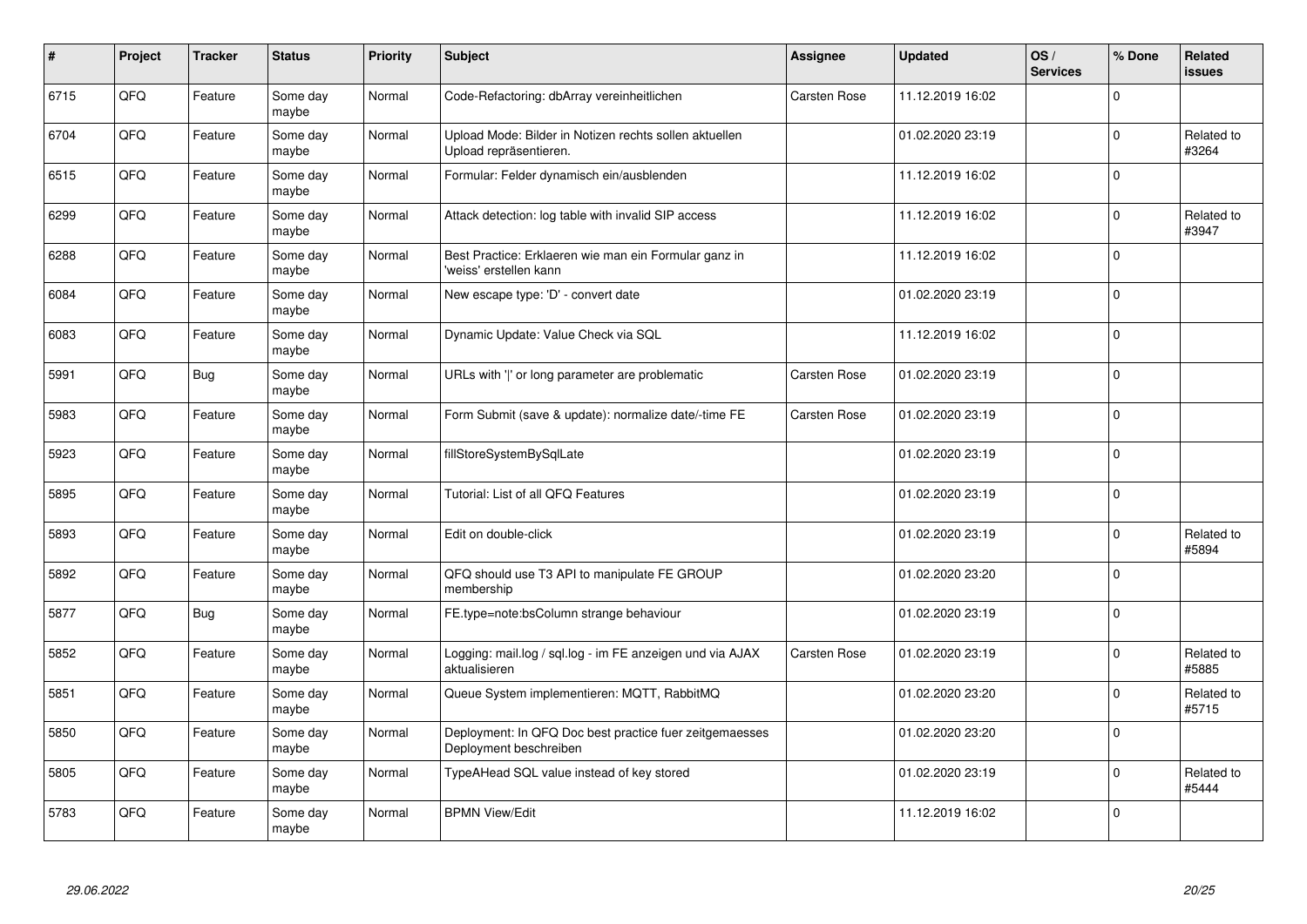| #    | Project | <b>Tracker</b> | <b>Status</b>     | <b>Priority</b> | <b>Subject</b>                                                                                                       | Assignee      | <b>Updated</b>   | OS/<br><b>Services</b> | % Done      | <b>Related</b><br><b>issues</b>             |
|------|---------|----------------|-------------------|-----------------|----------------------------------------------------------------------------------------------------------------------|---------------|------------------|------------------------|-------------|---------------------------------------------|
| 5768 | QFQ     | Bug            | Some day<br>maybe | Normal          | '{{pageLanguage:T}}' missing if QFQ is called via api                                                                | Carsten Rose  | 01.02.2020 23:19 |                        | $\Omega$    |                                             |
| 5706 | QFQ     | Bug            | Some day<br>maybe | Normal          | upload: fileDestination needs to be sanatized                                                                        | Carsten Rose  | 01.02.2020 23:19 |                        | $\mathbf 0$ |                                             |
| 5665 | QFQ     | Feature        | Some day<br>maybe | Normal          | Versuch das '{{!' nicht mehr noetig ist.                                                                             | Carsten Rose  | 01.02.2020 23:20 |                        | $\Omega$    | Related to<br>#7432,<br>Related to<br>#7434 |
| 5579 | QFQ     | Feature        | Some day<br>maybe | Normal          | Enhance Doc / Presentation: variable type 'link column type'                                                         | Carsten Rose  | 01.02.2020 23:19 |                        | $\mathbf 0$ |                                             |
| 5557 | QFQ     | <b>Bug</b>     | Some day<br>maybe | Normal          | Form load: STORE_RECORD filled, but should be empty                                                                  | Carsten Rose  | 01.02.2020 23:19 |                        | $\mathbf 0$ |                                             |
| 5548 | QFQ     | Feature        | Some day<br>maybe | Normal          | 801 Textfiles/Scriptfiles als Thumbnail                                                                              | Carsten Rose  | 07.03.2022 16:26 |                        | $\mathbf 0$ |                                             |
| 5480 | QFQ     | Feature        | Some day<br>maybe | Normal          | QFQ: Dokumentation mit Screenshots versehen                                                                          | Carsten Rose  | 01.02.2020 23:20 |                        | $\mathbf 0$ | Related to<br>#9879                         |
| 5455 | QFQ     | Feature        | Some day<br>maybe | Normal          | Mail Redirects grld abhaengig                                                                                        |               | 01.02.2020 23:20 |                        | $\mathbf 0$ |                                             |
| 5452 | QFQ     | Feature        | Some day<br>maybe | Normal          | Thumbnails from PDF: bad quality                                                                                     |               | 01.02.2020 23:20 |                        | $\mathbf 0$ |                                             |
| 5428 | QFQ     | Feature        | Some day<br>maybe | Normal          | secure thumbnail: late render on access.                                                                             | Carsten Rose  | 01.02.2020 23:20 |                        | $\mathbf 0$ |                                             |
| 5389 | QFQ     | Feature        | Some day<br>maybe | Normal          | QFQ Design: Multline label / note                                                                                    | Benjamin Baer | 01.02.2020 23:19 |                        | $\mathbf 0$ |                                             |
| 5342 | QFQ     | Feature        | Some day<br>maybe | Normal          | link - with HTML Attributes                                                                                          |               | 01.02.2020 23:20 |                        | $\mathbf 0$ | Related to<br>#14077                        |
| 5160 | QFQ     | Feature        | Some day<br>maybe | Normal          | QFQ collaborative / together.js, ShareJS, y-js, collaborative,                                                       |               | 11.12.2019 16:02 |                        | $\mathbf 0$ |                                             |
| 5132 | QFQ     | Feature        | Some day<br>maybe | Normal          | Error Message sendmail missing attachment: more details                                                              | Carsten Rose  | 01.02.2020 23:19 |                        | $\Omega$    |                                             |
| 5129 | QFQ     | Feature        | Some day<br>maybe | Normal          | Reports: SQL fuer x Achse und y Achse                                                                                |               | 11.12.2019 16:02 |                        | $\mathbf 0$ |                                             |
| 5024 | QFQ     | Feature        | Some day<br>maybe | Normal          | Fabric: Generate PDF with edits                                                                                      | Benjamin Baer | 01.02.2020 23:20 |                        | $\mathbf 0$ | Related to<br>#10704                        |
| 5021 | QFQ     | Bug            | Some day<br>maybe | Normal          | FE.typ=extra - during save displays error 'datum2' already<br>filled in STORE_SIP - the value is stored nevertheless | Carsten Rose  | 01.02.2020 23:19 |                        | $\mathbf 0$ | Related to<br>#3875                         |
| 4974 | QFQ     | Feature        | Some day<br>maybe | Normal          | Long polling - inform all listening clients of changes                                                               |               | 11.12.2019 16:02 |                        | $\mathbf 0$ |                                             |
| 4956 | QFQ     | Feature        | Some day<br>maybe | Normal          | Sendmail: Benutzerdefinierte Headers                                                                                 | Carsten Rose  | 11.12.2019 16:02 |                        | $\mathbf 0$ |                                             |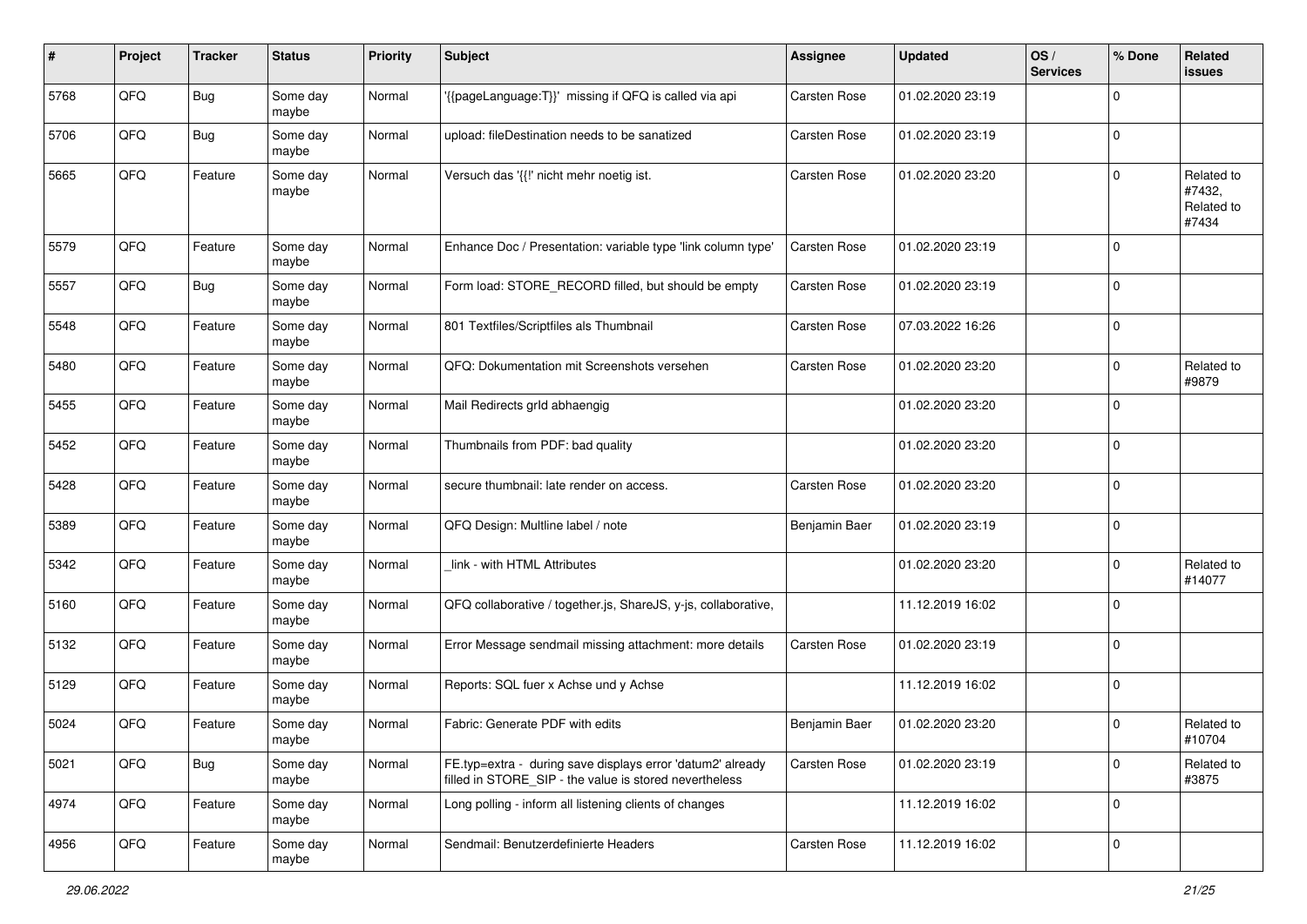| ∦    | Project | <b>Tracker</b> | <b>Status</b>     | Priority | <b>Subject</b>                                                                                                                                                | <b>Assignee</b>     | <b>Updated</b>   | OS/<br><b>Services</b> | % Done      | <b>Related</b><br>issues                       |
|------|---------|----------------|-------------------|----------|---------------------------------------------------------------------------------------------------------------------------------------------------------------|---------------------|------------------|------------------------|-------------|------------------------------------------------|
| 4872 | QFQ     | Feature        | Some day<br>maybe | Normal   | Fields of Typo3 page available in STORE_TYPO3                                                                                                                 | <b>Carsten Rose</b> | 01.02.2020 23:19 |                        | $\Omega$    |                                                |
| 4869 | QFQ     | Feature        | Some day<br>maybe | Normal   | Dynamic Update (show, hide, readonly?, required?) for<br><b>Template Group Elements</b>                                                                       | <b>Carsten Rose</b> | 01.02.2020 23:19 |                        | $\mathbf 0$ | Related to<br>#4865                            |
| 4839 | QFQ     | Feature        | Some day<br>maybe | Normal   | qfq-handle in <head> Abschnitt</head>                                                                                                                         | Carsten Rose        | 11.12.2019 16:02 |                        | $\Omega$    |                                                |
| 4816 | QFQ     | Feature        | Some day<br>maybe | Normal   | Templates for QFQ Reports (Tables, Radios, )                                                                                                                  |                     | 01.02.2020 23:20 |                        | $\mathbf 0$ |                                                |
| 4771 | QFQ     | <b>Bug</b>     | Some day<br>maybe | Normal   | qfq: select-down-values empty after save (edit-form for<br>program administrators)                                                                            | Carsten Rose        | 01.02.2020 23:20 |                        | $\Omega$    | Related to<br>#4549, Has<br>duplicate<br>#4282 |
| 4757 | QFQ     | Feature        | Some day<br>maybe | Normal   | Test subrecord: download links ok? Links ok?                                                                                                                  | Carsten Rose        | 01.02.2020 23:20 |                        | $\mathbf 0$ |                                                |
| 4719 | QFQ     | Feature        | Some day<br>maybe | Normal   | Custom Message in Client in case of 'Browser tab close,<br>modification will be lost'                                                                         |                     | 01.02.2020 23:20 |                        | $\mathbf 0$ |                                                |
| 4659 | QFQ     | Bug            | Some day<br>maybe | Normal   | infoButtonExtra                                                                                                                                               | Carsten Rose        | 01.02.2020 23:20 |                        | $\Omega$    |                                                |
| 4652 | QFQ     | Feature        | Some day<br>maybe | Normal   | UZH CD: Weiterleitung auf benutzerdefinierte 403/404 Seite                                                                                                    | Carsten Rose        | 01.02.2020 23:20 |                        | $\Omega$    |                                                |
| 4651 | QFQ     | <b>Bug</b>     | Some day<br>maybe | Normal   | "Loading document" Modal wird angezeigt bei uzhcd type=2<br>Ansicht                                                                                           | Carsten Rose        | 01.02.2020 23:20 |                        | $\mathbf 0$ |                                                |
| 4650 | QFQ     | Feature        | Some day<br>maybe | Normal   | Convert html to doc/rtf                                                                                                                                       | <b>Carsten Rose</b> | 01.02.2020 23:20 |                        | $\mathbf 0$ | Related to<br>#10704                           |
| 4640 | QFQ     | Feature        | Some day<br>maybe | Normal   | Rename System Forms                                                                                                                                           |                     | 01.02.2020 23:20 |                        | $\Omega$    |                                                |
| 4627 | QFQ     | Feature        | Some day<br>maybe | Normal   | dbupdate: all tables - check 'create', 'modified' if it is possible<br>to change to default 'CURRENT_TIMESTAMP' and modified<br>'ON UPDATE CURRENT_TIMESTAMP' |                     | 01.02.2020 23:20 |                        | $\mathbf 0$ |                                                |
| 4626 | QFQ     | Feature        | Some day<br>maybe | Normal   | Mobile View: 'classBody=qfq-form-right' makes no sense                                                                                                        |                     | 01.02.2020 23:20 |                        | $\Omega$    |                                                |
| 4606 | QFQ     | Feature        | Some day<br>maybe | Normal   | link: qualifier to render bootstrap button                                                                                                                    | <b>Carsten Rose</b> | 01.02.2020 23:19 |                        | $\Omega$    |                                                |
| 4583 | QFO     | Bug            | Some day<br>maybe | Normal   | Dynamic Update bei TypeAhead Feldern                                                                                                                          | Carsten Rose        | 01.02.2020 23:19 |                        | $\pmb{0}$   |                                                |
| 4551 | QFQ     | Feature        | Some day<br>maybe | Normal   | Set 'pills' via dynamicUpdate to show/hide/disabled                                                                                                           |                     | 01.02.2020 23:20 |                        | $\mathbf 0$ | Related to<br>#3752                            |
| 4549 | QFQ     | Bug            | Some day<br>maybe | Normal   | TemplateGroups: FE.type SELECT loose selected value<br>after save                                                                                             | Carsten Rose        | 01.02.2020 23:20 |                        | $\mathbf 0$ | Related to<br>#4548,<br>Related to<br>#4771    |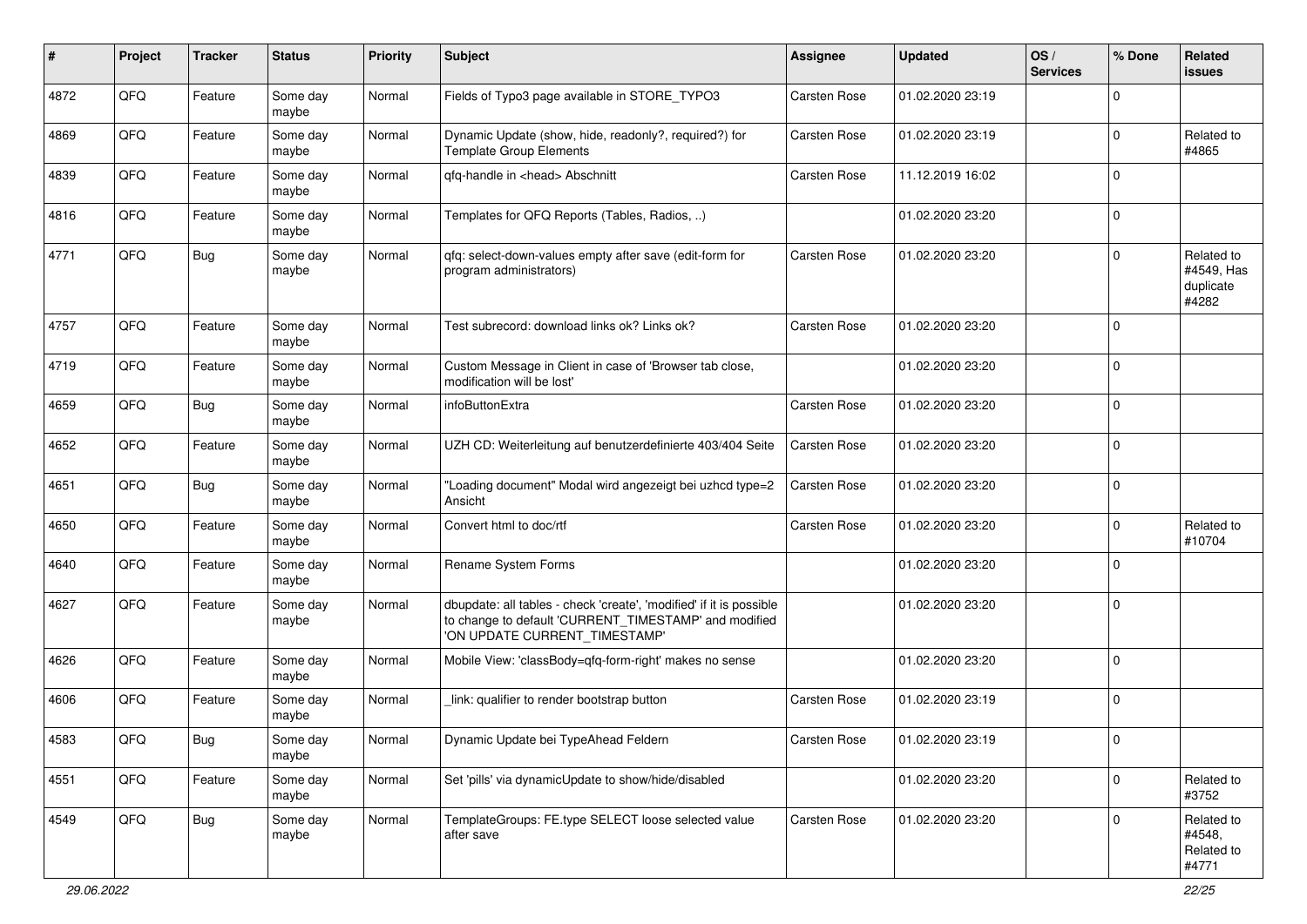| #    | Project | <b>Tracker</b> | <b>Status</b>     | <b>Priority</b> | <b>Subject</b>                                                                                                                                           | <b>Assignee</b> | <b>Updated</b>   | OS/<br><b>Services</b> | % Done         | Related<br><b>issues</b>                    |
|------|---------|----------------|-------------------|-----------------|----------------------------------------------------------------------------------------------------------------------------------------------------------|-----------------|------------------|------------------------|----------------|---------------------------------------------|
| 4546 | QFQ     | Bug            | Some day<br>maybe | Normal          | NH: SIP storage is destroyed                                                                                                                             |                 | 01.02.2020 23:20 |                        | $\mathbf 0$    |                                             |
| 4536 | QFQ     | Feature        | Some day<br>maybe | Normal          | FE upload: problem with delete if mutliple uploads an<br>FE.name="                                                                                       |                 | 01.02.2020 23:20 |                        | $\overline{0}$ |                                             |
| 4528 | QFQ     | Bug            | Some day<br>maybe | Normal          | extraButtonLock mit SQLAhead Bug                                                                                                                         | Carsten Rose    | 01.02.2020 23:19 |                        | $\mathbf 0$    |                                             |
| 4454 | QFQ     | <b>Bug</b>     | Some day<br>maybe | Normal          | Required Elements: multiple elements in a row - whole row<br>marked if only one input is empty.                                                          | Benjamin Baer   | 01.02.2020 23:20 |                        | $\overline{0}$ |                                             |
| 4446 | QFQ     | Feature        | Some day<br>maybe | Normal          | New FE get same feldContainerId as last modifed FE                                                                                                       |                 | 01.02.2020 23:20 |                        | $\mathbf 0$    |                                             |
| 4445 | QFQ     | Feature        | Some day<br>maybe | Normal          | template group: Option to simulate fieldset                                                                                                              |                 | 28.06.2021 14:11 |                        | $\overline{0}$ |                                             |
| 4444 | QFQ     | Feature        | Some day<br>maybe | Normal          | FE.type=upload: detect mime type                                                                                                                         |                 | 11.12.2019 16:02 |                        | $\mathbf 0$    | Related to<br>#4303                         |
| 4443 | QFQ     | Feature        | Some day<br>maybe | Normal          | Form: multiple secondary tables                                                                                                                          |                 | 01.02.2020 23:20 |                        | $\overline{0}$ |                                             |
| 4442 | QFQ     | Feature        | Some day<br>maybe | Normal          | Special Column Name: _link - new symbol G (Glyph) to<br>choose any available symbol                                                                      |                 | 11.12.2019 16:02 |                        | $\overline{0}$ |                                             |
| 4441 | QFQ     | <b>Bug</b>     | Some day<br>maybe | Normal          | \$_SERVER Vars sollten nur aus dem Store genommen<br>werden - Code entsprechend anpassen.                                                                |                 | 11.12.2019 16:02 |                        | $\mathbf 0$    |                                             |
| 4440 | QFQ     | Feature        | Some day<br>maybe | Normal          | Manual.rst: explain how to. expand PHP Session to 4h                                                                                                     |                 | 11.12.2019 16:02 |                        | $\overline{0}$ |                                             |
| 4439 | QFQ     | Feature        | Some day<br>maybe | Normal          | Log: report all actions fired by an FE Element, incl. the<br>original directive (slaveld, sqllnsert, )                                                   |                 | 01.02.2020 23:20 |                        | $\mathbf 0$    | Related to<br>#4432,<br>Related to<br>#5458 |
| 4435 | QFQ     | Feature        | Some day<br>maybe | Normal          | Report: striptags - specify allowed tags                                                                                                                 |                 | 01.02.2020 23:20 |                        | $\overline{0}$ |                                             |
| 4433 | QFQ     | Feature        | Some day<br>maybe | Normal          | Log when SIP will be destroyed by QFQ for any (security)<br>reason                                                                                       |                 | 01.02.2020 23:20 |                        | $\mathbf 0$    | Related to<br>#4432,<br>Related to<br>#5458 |
| 4420 | QFQ     | Feature        | Some day<br>maybe | Normal          | Client: Local Storage - store the changes of a form, local in<br>the browser.                                                                            | Benjamin Baer   | 11.12.2019 16:02 |                        | $\mathbf 0$    |                                             |
| 4398 | QFQ     | <b>Bug</b>     | Some day<br>maybe | Normal          | Typeahead: mouse click in a prefilled input opens a single<br>item dropdown with the current value - click on it seems to<br>set the value, not the key. | Benjamin Baer   | 01.02.2020 23:20 |                        | $\mathbf 0$    | Related to<br>#4457                         |
| 4365 | QFQ     | Feature        | Some day<br>maybe | Normal          | Multi Language: new way of config                                                                                                                        | Carsten Rose    | 01.02.2020 23:20 |                        | $\mathbf 0$    |                                             |
| 4349 | QFQ     | Feature        | Some day<br>maybe | Normal          | link download: downloaded external URL to<br>deliver/concatenate - check mimetipe and handle it correctly                                                | Carsten Rose    | 11.12.2019 16:02 |                        | $\mathbf 0$    |                                             |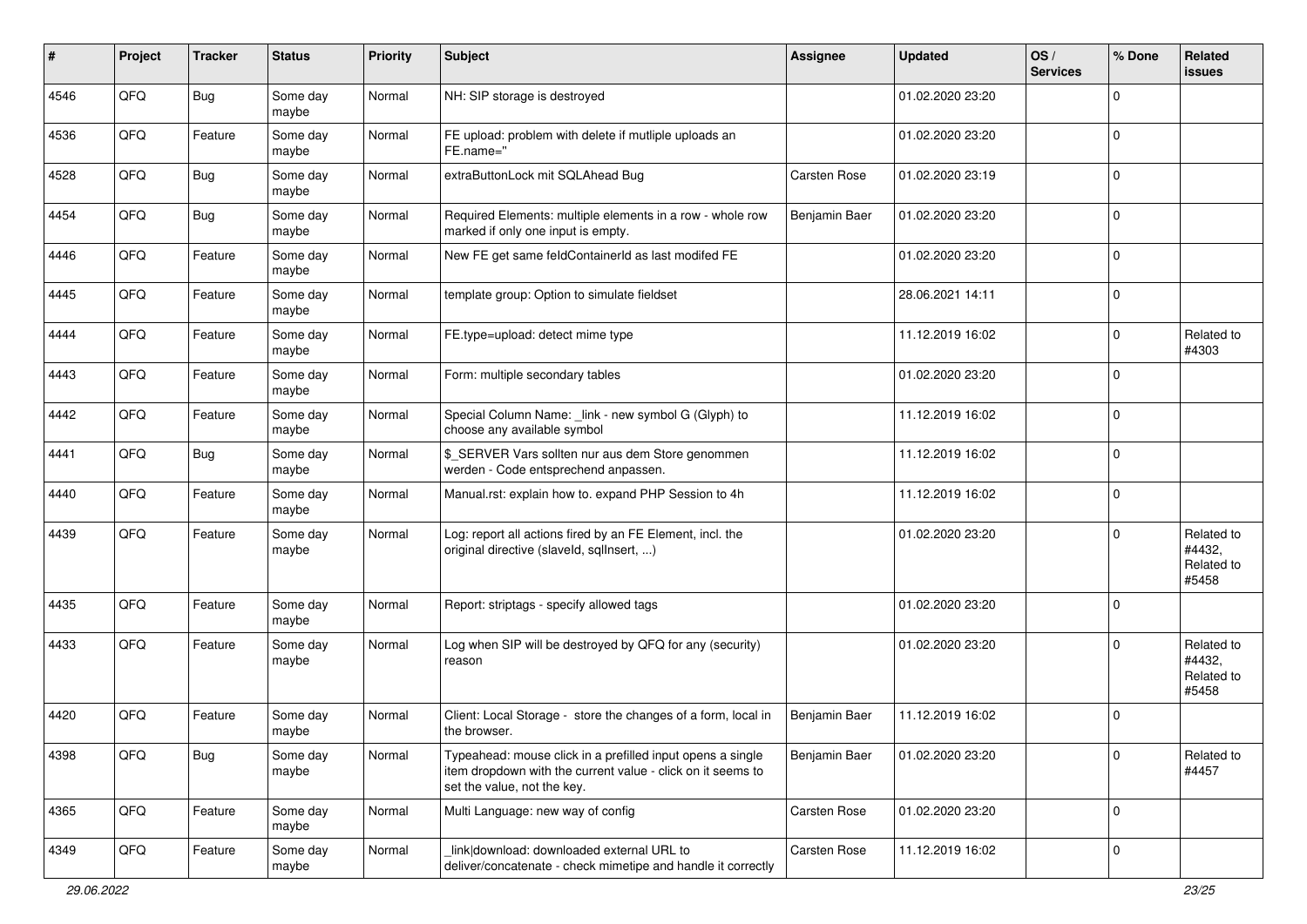| ∦    | Project | <b>Tracker</b> | <b>Status</b>     | <b>Priority</b> | <b>Subject</b>                                                                                                          | Assignee            | <b>Updated</b>   | OS/<br><b>Services</b> | % Done      | Related<br><b>issues</b>                    |
|------|---------|----------------|-------------------|-----------------|-------------------------------------------------------------------------------------------------------------------------|---------------------|------------------|------------------------|-------------|---------------------------------------------|
| 4343 | QFQ     | Feature        | Some day<br>maybe | Normal          | Link: Classifier to add 'attributes'                                                                                    | <b>Carsten Rose</b> | 01.02.2020 23:20 |                        | $\mathbf 0$ | Related to<br>#14077                        |
| 4330 | QFQ     | Feature        | Some day<br>maybe | Normal          | Error Message: report missing {{ / }} in sqlUpdate, sqlInsert,<br>sqlDelete, sqlAfter, sqlBefore in FE action elements. | <b>Carsten Rose</b> | 01.02.2020 23:20 |                        | $\mathbf 0$ |                                             |
| 4328 | QFQ     | <b>Bug</b>     | Some day<br>maybe | Normal          | Error Message: Show FE name/number on problems in FE                                                                    | Carsten Rose        | 01.02.2020 23:20 |                        | $\mathbf 0$ |                                             |
| 4293 | QFQ     | <b>Bug</b>     | Some day<br>maybe | Normal          | Download broken if token 'd:' is missing - but no error<br>message                                                      | Carsten Rose        | 11.12.2019 16:03 |                        | $\mathbf 0$ | Related to<br>#7514                         |
| 4259 | QFQ     | Feature        | Some day<br>maybe | Normal          | Instant trigger a cron job                                                                                              | <b>Carsten Rose</b> | 11.12.2019 16:03 |                        | $\mathbf 0$ |                                             |
| 4197 | QFQ     | Feature        | Some day<br>maybe | Normal          | Unit Test fuer JSON Stream von QuickFormQuery.php ><br>doForm()                                                         | <b>Carsten Rose</b> | 11.12.2019 16:03 |                        | $\mathbf 0$ |                                             |
| 4138 | QFQ     | <b>Bug</b>     | Some day<br>maybe | Normal          | _style fehlt                                                                                                            |                     | 11.12.2019 16:03 |                        | $\pmb{0}$   |                                             |
| 4122 | QFQ     | Bug            | Some day<br>maybe | Normal          | file: Render Mode hat keinen Effekt                                                                                     |                     | 11.12.2019 16:03 |                        | $\mathbf 0$ |                                             |
| 4092 | QFQ     | <b>Bug</b>     | Some day<br>maybe | Normal          | 1) Logging verbessern wann welches FE warum ausgefuehrt<br>wird, 2) Documentation: Best Practice Template Group         | Carsten Rose        | 01.02.2020 23:19 |                        | $\mathbf 0$ | Related to<br>#3504                         |
| 4027 | QFQ     | Feature        | Some day<br>maybe | Normal          | Missing: orange 'check' / 'bullet'                                                                                      |                     | 11.12.2019 16:03 |                        | $\mathbf 0$ |                                             |
| 4026 | QFQ     | Feature        | Some day<br>maybe | Normal          | sqlLog.sql: log number of FE.id                                                                                         | <b>Carsten Rose</b> | 11.12.2019 16:03 |                        | $\mathbf 0$ | Related to<br>#5458                         |
| 4018 | QFQ     | Feature        | Some day<br>maybe | Normal          | typeahead: solve problem with potential long query<br>parameter                                                         | Carsten Rose        | 11.12.2019 16:03 |                        | $\mathbf 0$ |                                             |
| 4008 | QFQ     | Bug            | Some day<br>maybe | Normal          | FormElemen.type=sendmail: wrong 'TO' if 'real<br>name <rea@mail.to>' is used</rea@mail.to>                              | Carsten Rose        | 11.12.2019 16:03 |                        | $\mathbf 0$ |                                             |
| 3991 | QFQ     | Feature        | Some day<br>maybe | Normal          | report: Columnname '_skipWrap' skips 'fbeg', 'fend'                                                                     | Carsten Rose        | 11.12.2019 16:03 |                        | $\pmb{0}$   |                                             |
| 3947 | QFQ     | Feature        | Some day<br>maybe | Normal          | Attack detectect: logout current user                                                                                   | <b>Carsten Rose</b> | 11.12.2019 16:03 |                        | $\mathbf 0$ | Related to<br>#5458.<br>Related to<br>#6299 |
| 3942 | QFQ     | Feature        | Some day<br>maybe | Normal          | Action Elemente: neu generierte IDs via FE weitergeben                                                                  | <b>Carsten Rose</b> | 11.12.2019 16:03 |                        | $\Omega$    | Related to<br>#3941                         |
| 3941 | QFO     | Feature        | Some day<br>maybe | Normal          | sqlAfter: es sollten mehrere moeglich sein                                                                              | Carsten Rose        | 11.12.2019 16:03 |                        | $\mathbf 0$ | Related to<br>#3942                         |
| 3905 | QFO     | Feature        | Some day<br>maybe | Normal          | Documentation: Best Practice anhand eines Online<br>Bewerbungstools                                                     | <b>Carsten Rose</b> | 11.12.2019 16:03 |                        | $\mathbf 0$ |                                             |
| 3900 | QFQ     | Feature        | Some day<br>maybe | Normal          | Extend documentation of 'Copy / Paste'                                                                                  | Carsten Rose        | 11.12.2019 16:03 |                        | $\pmb{0}$   | Related to<br>#3899                         |